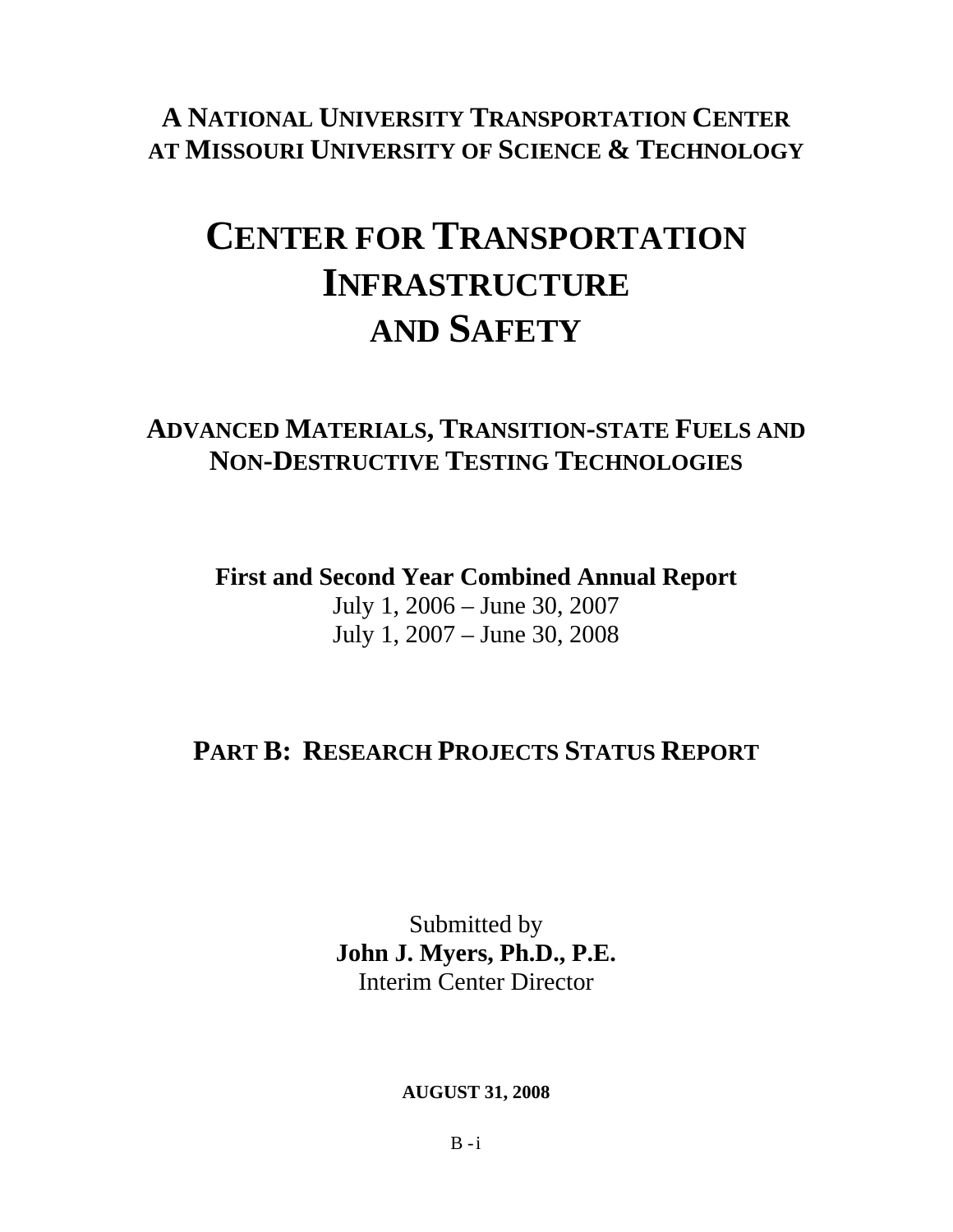#### **First and Second Year Combined Annual Report** Part B: Research Projects Status Report

#### **Table of Contents**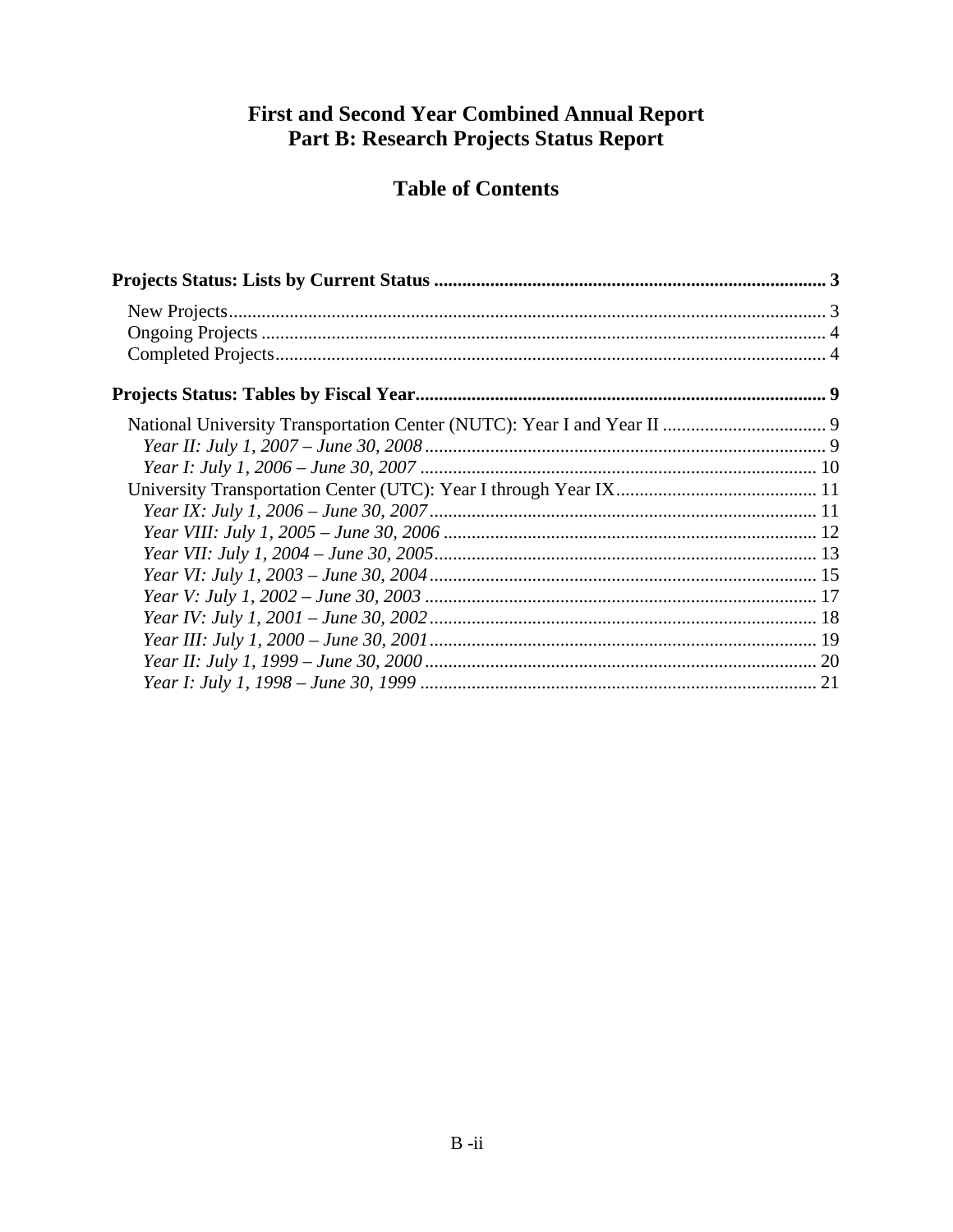# **PROJECTS STATUS: LISTS BY CURRENT STATUS**

The following lists show the status of currently and previously funded projects at the University Transportation Center at Missouri University of Science and Technology. Though the Center was granted National status in 2006, the National Center theme areas and goals are an outgrowth of the former Center's activities. Project lists and statuses from the former Center's activities are included in this reporting to illustrate the continuity and success of our overall activities from start to present.

Note: For all projects listed below a sequence number and a letter designation is attached to each title.  $R =$  Research; ETT = Education & Technology Transfer; and RE = Research Equipment.

#### **New Projects**

The following 37 projects have not been reported on a previous Research Project Status list:

- Graduate Research Training in Transportation Areas: Year 3 funds (R231)
- Coaxial Cable Sensors and Sensing Instrument for Crack Detection in Bridge (R230)
- 2008 Summer Transportation Institute (ETT229)
- Structural Assessment of Highway "N" Power Substation Under Earthquake Loads (R228)
- A Laboratory Investigation on Three-Sided Structures (R227)
- American Concrete Institute 2008 Fall Conference: Sponsorship and Student Training (ETT226)
- Adding Faculty in Transportation Areas: Year 2 & 3 (R225)
- Outreach for the Missouri University of Science & Technology National University Transportation Center (ETT224)
- Geophysical Investigation of Seepage Associated with the Lake Sherwood Earth Fill Dam (R223)
- Rolla West Task 2, I-44 Interchange Master Plan Sub consultant service for HNTB (R222)
- Investigation of Subsidence Along Segment of MO Route 65, Springfield, Missouri (R221)
- Missouri Local Technical Assistance Program (LTAP) at Missouri S&T: Year 2 (ETT220)
- Concrete Durability Factor Estimation (R219)
- Quick Test for Percent of Deleterious Material (R218)
- GeoMO 2008 Geotechnical Earthquake Engineering Site Response (ETT217)
- Women in Science & Engineering and Minority Engineering Scholarships Year 3 (ETT216)
- Outreach Activities in Support of the Missouri S&T National UTC (ETT215)
- Leaching Behavior of Coal Combustion Products and the Environmental Implication in Road Construction: Year 2 Funds (R214)
- Structural Assessment of Highway "N" Power Substation under Earthquake Loads (R213)
- 6<sup>th</sup> National Seismic Conference on Bridges and Highways, Charleston, South Carolina, July 27-30, 2008 (ETT212)
- Pultruded Composites Using Soy-Based Polyurethane (R211)
- Freight Optimization & Development in Missouri Waterways and Ports Module (R210)
- Serviceability and Prestress Loss Behavior of SCC Prestressed Concrete Girders Subjected to Increased Compressive Stresses at Release (R209)
- Mechanical Characterization Of Enamel Coated Steel Bars (R208)
- Concrete Crack and Spalling Detection in a 6.1-meter Precast RC Piles with Novel Distributed Cable Sensors and ETDR Measurement (R207)
- Acquisition of a Leica ScanStation LiDAR Unit (RE206)
- Preparing for a Significant Central U.S. Earthquake: Science Needs of the Emergency Response Community (ETT205)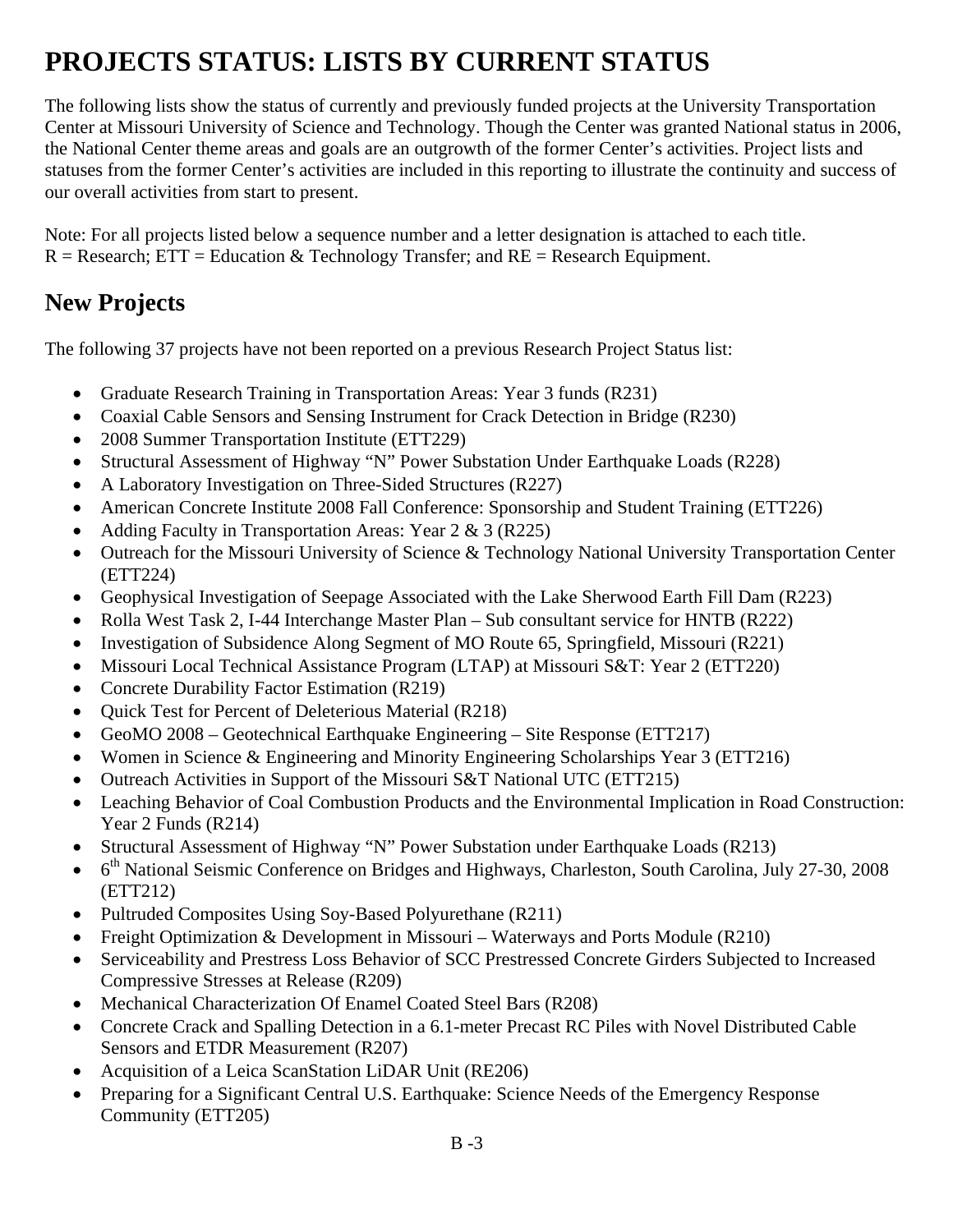- Show Me the Road to Hydrogen (R204)
- Graduate Research Training in Transportation Areas Year 2 (R203)
- Geophysical Characterization of Tunnel Construction Site, Louisville, Kentucky (R202)
- Leaching Behavior of Coal Combustion Products and the Environmental Implication in Road Construction: Year 1 Funds (R201)
- Development of Teaching Material to Integrate GT-POWER into Combustion Courses for IC Engine Simulations (R200)
- Missouri Local Technical Assistance Program (LTAP) at Missouri S&T Year 1 (ETT199)
- Development of Hand-held Thermographic Inspection Technologies (R198)
- Design of FRP Systems for Strengthening Concrete Girders in Shear Phase II (R197)
- Women In Science & Engineering and Minority Engineering Scholarships Year 2 (ETT196)
- Long-Term Remote Sensing System for Bridge Piers (R195)

### **Ongoing Projects**

The following 10 projects have been reported on a previous Research Project Status list and are still in progress:

- Design, Construction, Laboratory and Field Testing of the Bridge on the Arnault Branch, Washington County, Missouri (R193)
- Design of FRP Systems for Strengthening Concrete Girders in Shear: Phase I (R186)
- Back Movement Monitor Field Testing (R183)
- Adding Faculty in Transportation Areas Year 1 (Continued) (R180)
- Development and Testing of High Resolution Target Monitor (R174)
- Seismic Simulation and Design of Bridge Columns Under Combined Actions, and Implications or System Response (R159)
- Analyzing Microscopic Behavior of Traffic Flow (R157)
- 6<sup>th</sup> International Conference on Case Histories in Geotechnical Engineering (ETT150)
- Development and Field Testing of FRP Composite Bridge Decks Comprising of Guard Rail System for Bridge 1480230, Greene County, Mo. (R143)
- Preservation of Missouri Transportation Infrastructure: Flexural upgrade of deficient bridges with composites (R93, R95, R96, R97, R98, R119)

### **Completed Projects**

The following 160 projects have been reported on a previous Research Project Status list and have been completed:

- Missouri Local Transportation Center 2006 (ETT173)
- Workshop on Seismic Retrofit Design of Continuous Span Steel-Girder Highway Bridges (ETT172)
- Mapei Scholar Program (ETT171)
- Transportation Fuel Research and Development (R170)
- Acquisition of a High-Quality Temperature Chamber (RE169)
- GeoMO 2006: Shear Strength and Slope Stability (ETT168)
- Cyclic Load Testing and Acoustic Emission Methods of In-Situ Load Testing: Comparison and Development of Evaluation Criteria (R167)
- Adding Faculty in Transportation Areas Year 1 (R166)
- Graduate Research Training in Transportation Areas (R165)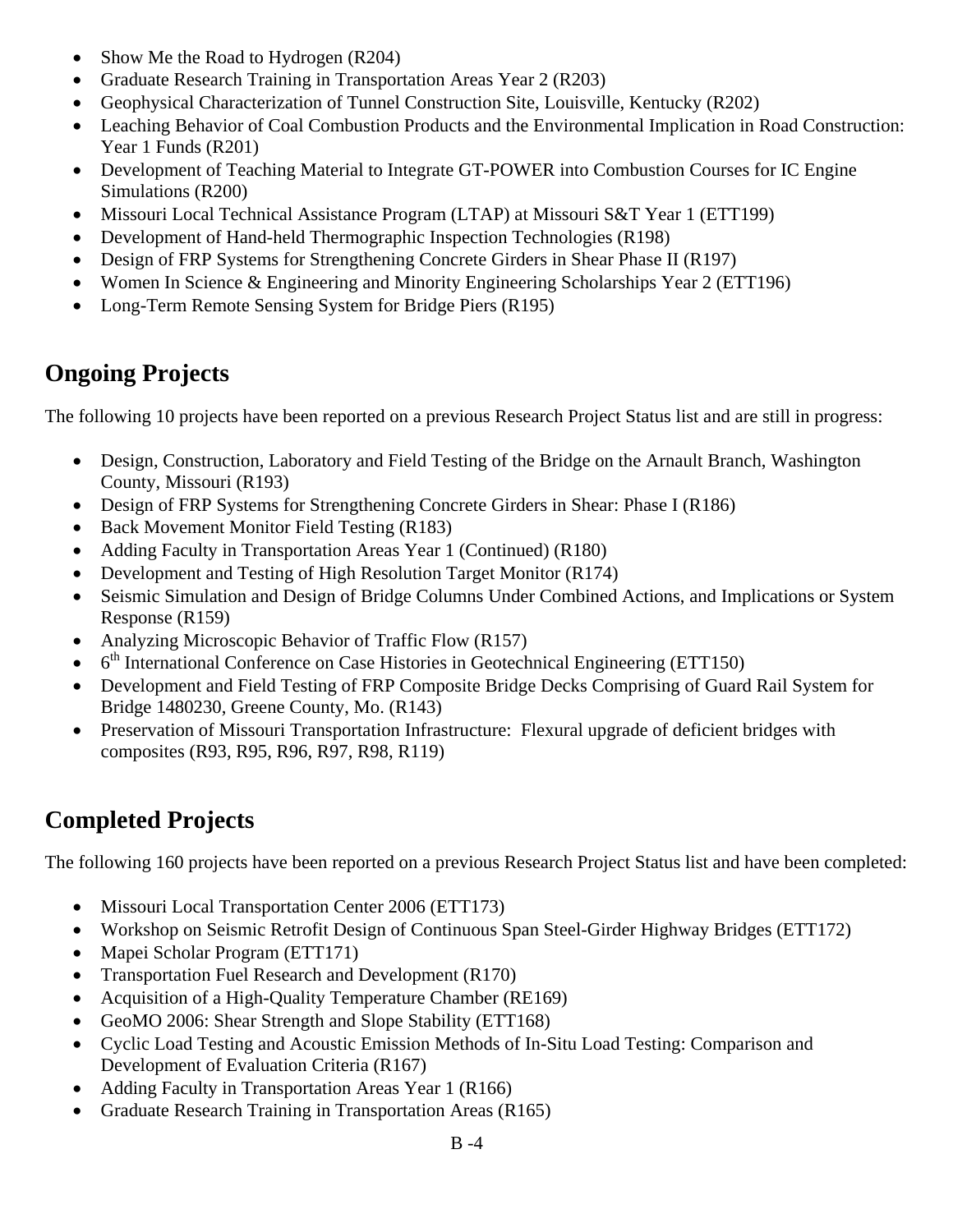- Assessment of the Bill Emerson Memorial Bridge Based on Seismic Instrumentation Data (R164)
- Structural Assessment of the I-70 Blanchette Bridge (R163)
- Scholarships for Women and Minority Students Studying Engineering and Science (ETT162)
- Geotechnical Site Characterization of Transportation Construction Sites and Structures (R161)
- Incorporation of Hands-on Experiments in an Introductory Analysis Course (ETT160)
- Dependable Wireless Sensor Networks for Intelligent Infrastructures (R158)
- Influence of Ore Physical Properties on the Transportable Moisture Limit for Barged Materials (R156)
- Field Testing of Soil-Foundation-Structure Interaction Under Explosive Load (R155)
- Stay-in-place (SIP) formwork for Rapid Construction of Corrosion-free Concrete Bridge Decks (R154)
- National Society of Black Engineers National Conference; NSBE Pre-College Initiative; Society of Hispanic Professional Engineers National Conference; MEP/SHPE High School Recruitment (ETT153)
- Minority Engineering and Science Program: Minority Intro to Technology and Engineering, Mathematics Engineering Science Achievement (ETT152)
- Women in Science and Engineering: Girls Lock-In Conference, Summer Solutions, Girls Camp, SWE National Conference Expanding your Horizons (ETT151)
- Travel Support to Establish the Center for Transportation Security (CTS) (R149)
- Manufacturing and Performance Evaluation of Soy Protein Based Plastics and Composites Phase II (R148)
- Summer Transportation Institute 2005 (ETT147)
- Geophysical Detection of Voids within the Levee, Duck Creek Conservation Area, Missouri (R146)
- Geophysics 2006: Conference on Applied Geophysics (ETT145)
- The Effect of Fatigue and Creep on Shear-Critical RC Beams Reinforced with CFRP Laminate Stirrups (R144)
- Experimental Evaluation of FRP Strengthening of Real Size Reinforced Concrete Columns (R142)
- Remote Health Monitoring of Hillsborough County Bridges (R141)
- Minority Intro To Engineering (MITE), Mathematics Engineering Science Achievement (MESA) (ETT140)
- Girls Lock-In Conference: Summer Solutions 2005: SWE National & Regional Conferences (ETT139)
- National Society of Black Engineers National Conference; National Society of Black Engineers Pre-College Initiative; MEP/SHPE Kansas City High School Recruitment Program; MEP Seven Week Summer Enrichment Program for Pre-college Freshmen (ETT138)
- GeoMO 2005 Design of Retaining Walls (ETT137)
- Quality Geotechnical Testing Workshop and Short Course (ETT136)
- Strengthening of Rural Bridges Using Rapid-Installation FRP Technology (R135)
- Manufacturing and Performance Evaluation of Soy Protein Based Plastics and Composites: Phase I (R134)
- Assessment of Bridge Technologies through Field Testing (R133)
- Missouri Local Transportation Resource Center 2005 (ETT132)
- Geotechnical and Bridge Design Workshop: New Madrid Seismic Zone Experience (ETT131)
- Validation and Calibration of Testing Equipment for In-Situ Load Tests (R130)
- Low Energy Alkali Resistant Iron Phosphate Glass Fibers (R129)
- Monitoring of Bridge Structures Equipment (RE128)
- Enhancing Student Awareness and Faculty Capabilities in Transportation (ETT127)
- Evaluation and Utilization of the WP4 Phase II (R126)
- University Student Design Competition Center (USDCC) (ETT125)
- In Situ Load Testing of Bridge A6358 and Bridge A6101 (R124)
- Evaluation of Anchors for CFRP tendons (R123)
- Design, Fabrication, and Testing of Low-Profile Composite Bypass Road Panel: Phase I (R122)
- GeoMO 2004: Geotechnical Uncertainty and Reliability (ETT121)
- SASW/Study of Greater St. Louis and Surrounding Region (R120)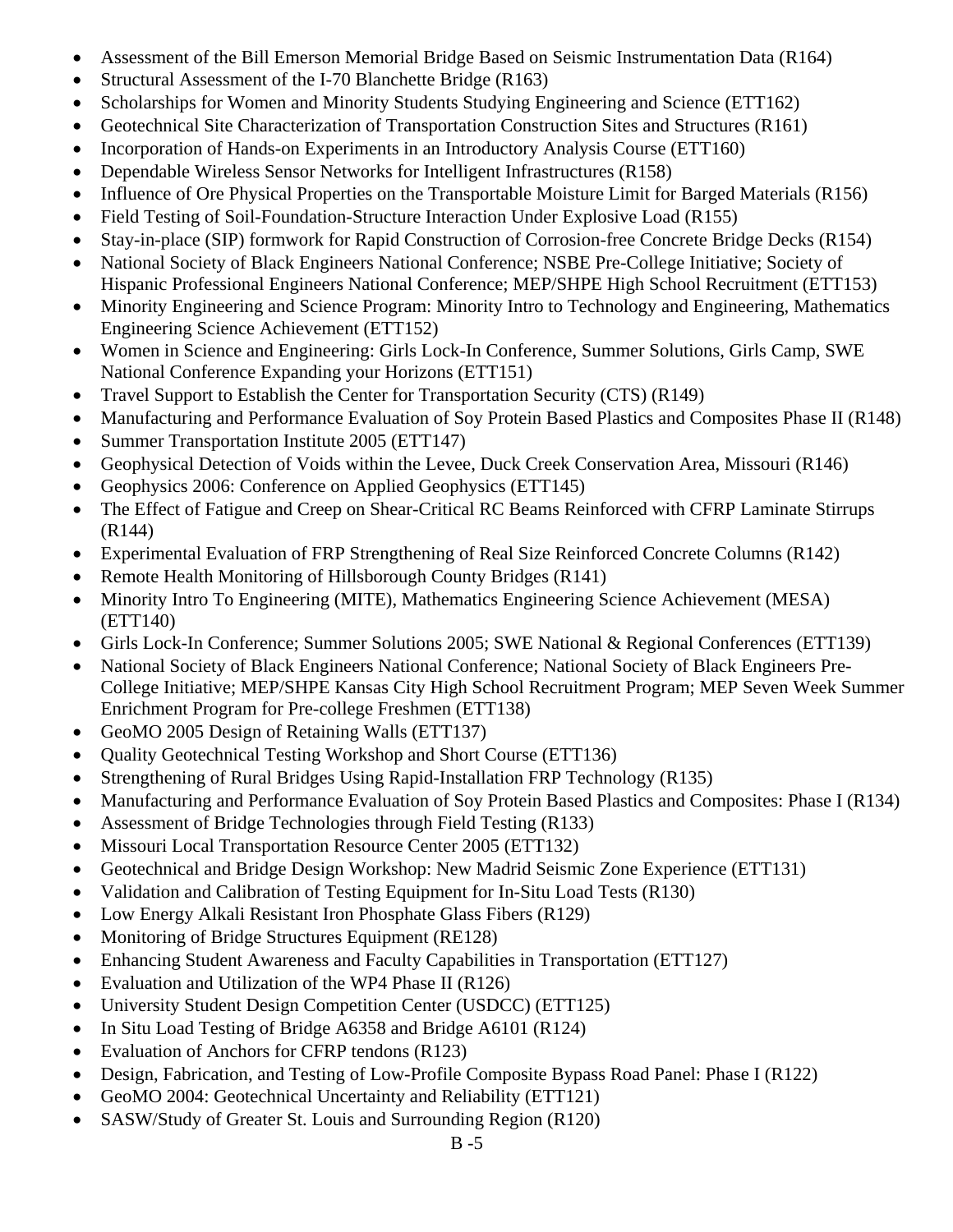- GPR investigation of bridge deck, Willow Springs, MO (R118)
- Determination of MASW shear-wave velocities at various sites in SE Missouri (R117)
- Acquisition of a Engineering Seismograph (RE116)
- Acquisition of an Impact Testing Machine (RE115)
- Comprehensive Shear-Wave Velocity Study in the Popular Bluff Area, Southeast Missouri (R114)
- GPR and Resistivity to Determine Depth to Bedrock at the Roaring River Hatchery (R113)
- Strut Failures of Paseo Suspension Bridge in Kansas City, Missouri (R112)
- Finite Element Modeling of Reinforced Concrete Bridge Decks with ABAQUS (R111)
- Summer Transportation Institute 2004 (ETT110)
- League of United Latin American Citizens (LULAC) Kansas City H.S. Hispanic Recruitment and Society of Hispanic Professional Engineers (SHPE) National Technical Career Conference (ETT109)
- Experimental Study on Seismic Retrofit Techniques Phase II (R108)
- GeoMO-1: 2003 Deep Foundations for Transportation Structures (ETT107)
- Girls Lock-In Conference, Summer Solutions 2004 (ETT106)
- Minority Intro To Engineering (MITE), National Society of Black Engineers National Conference (ETT105)
- GPR Study of imbedded Dowl Bars, Van Buren, Missouri (R104)
- Southview Bridge Rehabilitation in Rolla (R103)
- Geophysics 2003: Conference on Applied Geophysics (ETT102)
- Soy-Based Composite Sandwich Structure Phase II (R101)
- Determination of Shear Wave Velocity along a Segment of Interstate I-70, St. Louis (R100)
- Missouri Local Resource Center 2004 (ETT99)
- Development and Validation of Steel-Reinforced Polymer (SRP) for Strengthening of Transportation Infrastructures (R94)
- A Study of the Effects of Injected Chemical Soil Stabilizers on Expansive Clays and Claystones (R92)
- Evaluation & Utilization of the WP4 Depowing Potentiometer Phase I (R91)
- Post-earthquake Damage Evaluation of Bridge Structures (R90)
- Experimental Study on Seismic Retrofit Techniques for Cap Beams, Columns and their Connections of Highway Bridges (R89)
- 2003 USDOT Summer Transportation Institute (ETT88)
- Experimental Investigation of Bond-Slip Relationship Between Fiber Reinforced Polymers (FRP) Bars and Concrete (R87)
- Study on Seismic Retrofit Techniques for Cap Beams, Columns and their Connections of Highway Bridges: Phase 1 (R86)
- Creep, Shrinkage and CTE Evaluation: Normal Strength Concrete Bridge Deck Companion Testing for an Adjacent HPC Bridge (R85)
- Expanding Your Horizons in Math, Science, and Technology; Girls Lock-In Conference; Summer Solutions 2003 (ETT84)
- Minority Introduction To Engineering and National Society of Black Engineers National Conference (ETT83)
- FRP Alignment Measurement Using Digital Image Analysis (R82)
- Nondestructive Ultrasonic Detection of FRP De-lamination (R81)
- Evaluation of Bridge Approach Slabs Performance and Design (R80)
- Optimization of HPC for Missouri Bridge Structures (R79)
- Soy-based Composite Sandwich Structures Phase I (R78)
- Micro-Macro Modeling of the External Strengthening of Concrete with Fiber Reinforced Polymer: Phase II (R77A)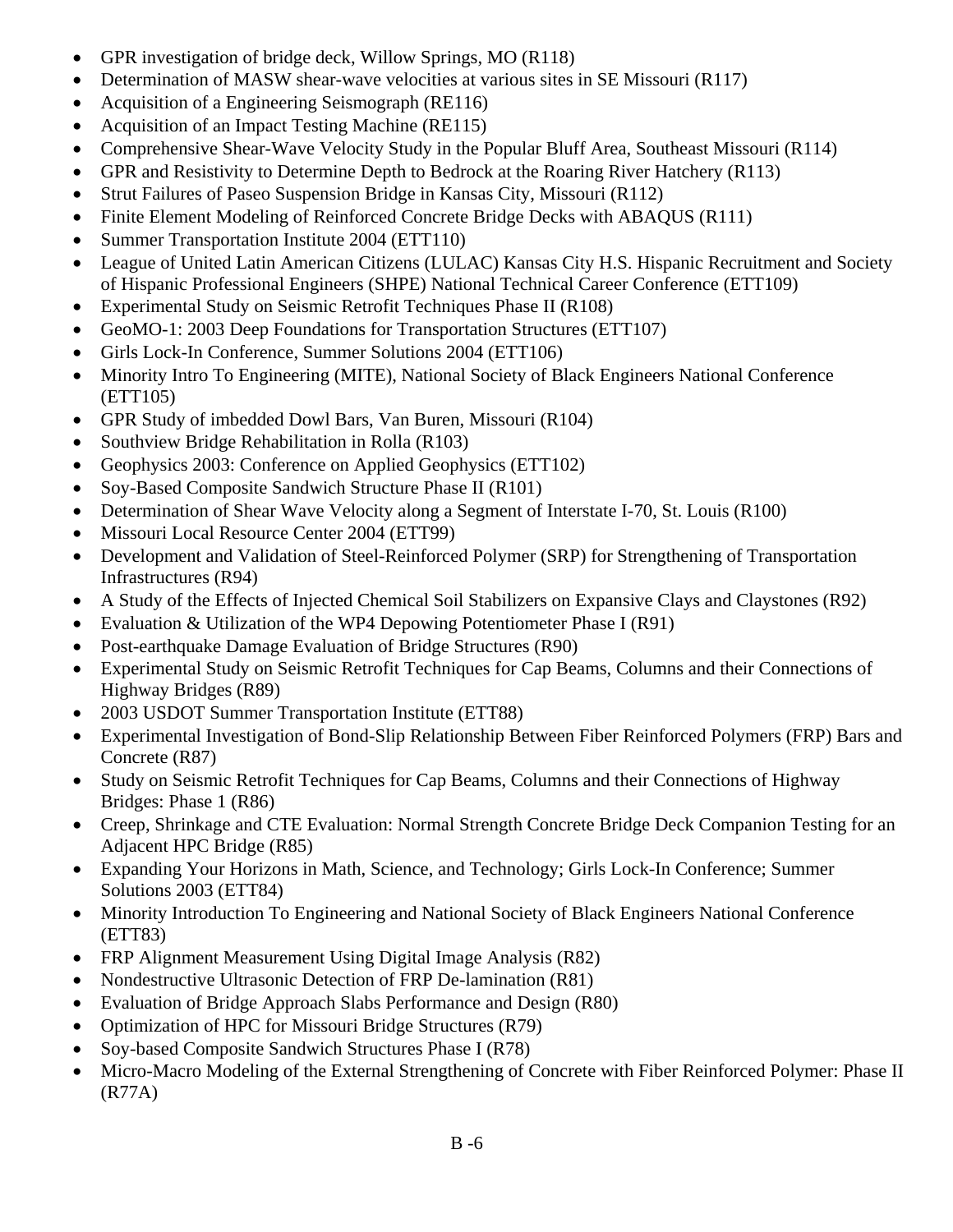- Study to Determine the Effects of Organics on the Results of Quicklime Slurry Treatment of Clay Soils (R76)
- GPR Investigation of Concrete Integrity, Sheppard of the Hills Hatchery, Branson, MO (R75)
- Design and Installation of Torque Anchors for Tiebacks and Foundations (R74)
- The Effects of a Curved Sofit on FRP-Strengthening of Concrete Bridges (R73)
- Determination of Shear-Wave Velocity Profiles from Surface Seismic Waves (R72)
- Dynamic Testing Equipment (RE71)
- Missouri's Local Technical Assistance Program Center (LTAP) (ETT70)
- Fifth International Conference on Case Histories in Geotechnical Engineering (ETT69)
- Structures Laboratory Equipment Enhancement Hydraulic Distribution System (RE68)
- Sappington Bridge Demolition, Crawford County, MO (R67)
- Strengthening of Martin Springs Outer Road Bridge, Phelps County, MO (R66)
- Assessment and Rehabilitation of West  $7<sup>th</sup>$  Street Bridge, City of Fulton, MO (R65)
- Rapid Strengthening of Reinforced Concrete Bridges (R64)
- Joint KDOT-MODOT: Evaluation of FRP Repair Method for Cracked PC Bridge Members (R63)
- 82<sup>nd</sup> Transportation Research Board Student Technology Transfer (ETT62)
- 2002 Summer Transportation Institute (ETT61)
- Highway/Rail Crossing Project Selection (R60)
- Micro-Macro Modeling of the External Strengthening of Concrete with FRP (R59)
- Implementation Issues of Metallic Dampers for Seismic Retrofit of Highway Bridges (R57)
- 2001 Summer Transportation Institute (ETT56)
- Acquisition of an Integrated Testing System for Civil Infrastructure Engineering Research and Education (R55)
- Acquisition of an Integrated Testing System for Civil Infrastructure Engineering Research and Education (RE55A)
- Ground Penetrating Radar Evaluation of Contaminated Concrete Pavement (R54)
- Steel-Free Hybrid Reinforcement System for Concrete Bridge Decks (R52)
- Ground-Penetrating Radar/Seismic Study-Branson/Springfield, MO (R50)
- Characterization of a New FRP Bar for Reinforcement of Concrete (R49)
- Doctoral Training in Civil Infrastructure Engineering (ETT48)
- Determination and Prioritization of MODOT Geotechnical Related Problems with Emphasis on Effectiveness of Designs for Bridge Approach Slabs and Pavement Edge Drains Phase II (R47)
- Course Development for the Transportation Graduate Program at UMR (ETT46)
- Development of a Pull Tester (R45)
- Automated Mobil Highway Sign Retro Reflectivity Measurement (R44)
- National Society of Black Engineers National Conference (ETT43)
- Laboratory and Field Testing of FRP Reinforced Concrete Bridge (R42)
- Micro-Macro Modeling of the External Strengthening of Concrete with FRP (R41)
- USAES-UMR Cooperative Degree Program (ETT40)
- High Performance Concrete for Bridge A6130 Route 412 Pemiscot County, MO (R39)
- Acquisition of Asphalt Pavement Analyzer (R38)
- Evaluating FRP Repair Method for Cracked PC Bridge Members Subjected to Repeated Loadings (R37)
- Evaluating FRP Repair Method for Cracked PC Bridge Members Subjected to Repeated Loading (R37A)
- Effect of Contaminants on Bond Characteristics of Deformed Reinforcing Bars (R36)
- Summer Transportation Institute 2000 (ETT35)
- Non-Destructive Imaging of Shallow Sandstone in Support of Hydraulic Study of Litho Logic Unit (R34)
- Non-Invasive Geophysical Investigation of Landfill Site: Grandview Triangle Area (R33)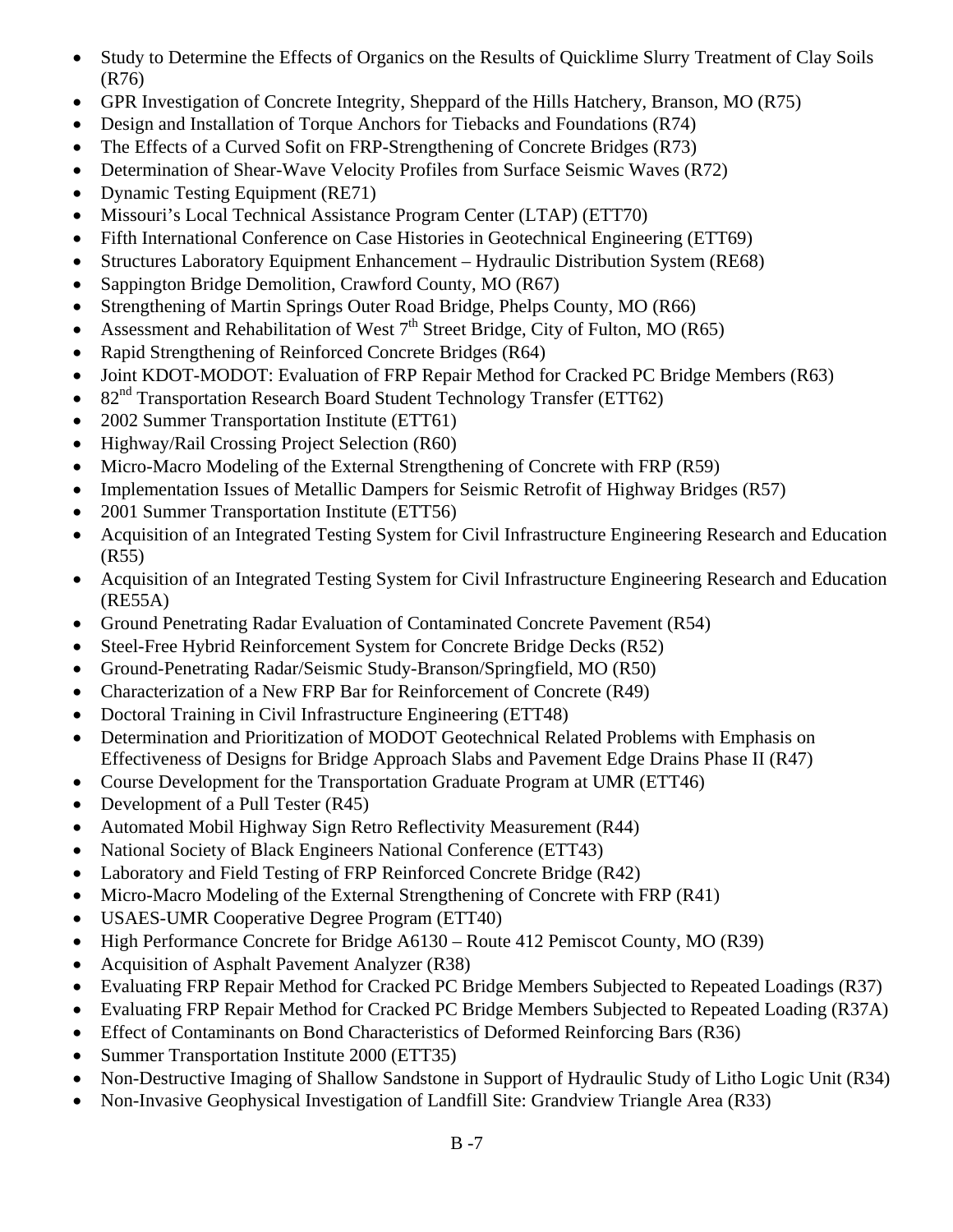- Assessment/Mitigation of EQ. Hazards Along Designated Priority Emergency Vehicle Access Routes, SE MO (R32)
- CE 401 Health Monitoring & Retrofit of Geotechnical Systems (ETT29)
- Composite Structures Using Asphalt Based Roofing Scrap Materials (R28)
- Laboratory and Field Testing on FRP Composite Decks for the City of St. James, Phelps County, MO (R27)
- Strengthening of an Impacted PC Girder on Bridge A10062, St. Louis County, MO (R26)
- Structural Integrity Evaluation of RC Columns with FRP Wraps (R25)
- Model of Demonstration Bridge for Classroom and Laboratory Teaching (ETT24)
- Determination and Prioritization of MODOT Geotechnical Related Problems w/Emphasis on Effectiveness of Designs for Bridge Approach Slabs and Pavement Edge Drains (R23)
- Investigation of Agents of Practical Use to Stabilize Slopes & Erosion Along the I-55 Corridor South of Sikeston Phase I (R22)
- Signal Mast Arm Failure Investigation (R21)
- Development of a Prototype Imaging Concrete Roughness Measurement Device (R20)
- Constructability and Performance of CFRP Prestressed Concrete Members (R19)
- Strengthening of Bridge G270, Route 32, Iron County, MO (R18)
- 1999 Summer Transportation Institute (ETT17)
- Web-Based Technology Transfer (ETT16)
- Low Cost Renewable Resin for Pultruded Projects (R15)
- Replacement Pedestrian Bridge at UMR (R14)
- The Influence of Surface Area to Volume Ratio on the Quality Control of High Performance Concrete (R13)
- PCI Girder Cracking Phase II: Causes and Design Detail (R12)
- Destructive and Non-Destructive Test of Bridge J857, Highway 72, Phelps County, MO (R11)
- Comparison of High Performance Steel and Conventional Steel Girder Bridges (R10)
- Cracking in Prestressed I-girder Bridges (R9)
- UTC-Advanced Materials and Non-Destructive Test Technologies/Educator (ETT8)
- UTC Center Evaluation Self Assessment Process (R7)
- Feasibility Study: Concrete Roughness Measuring Device (R6)
- Minority Introduction to Engineering (ETT5)
- Metallic Dampers for Seismic Design and Retrofit of Bridges (R4)
- Experimental Testing and Modeling of an FRP Box Culvert Bridge (R3)
- Application of Ground Penetrating Radar to Highway Related Problems (R2)
- Route Characterization & Geophysical Survey Feasibility Study of Previously Mined Ground Along Alternate "E" Proposal Highway 71 Bypass, Joplin, MO (R1)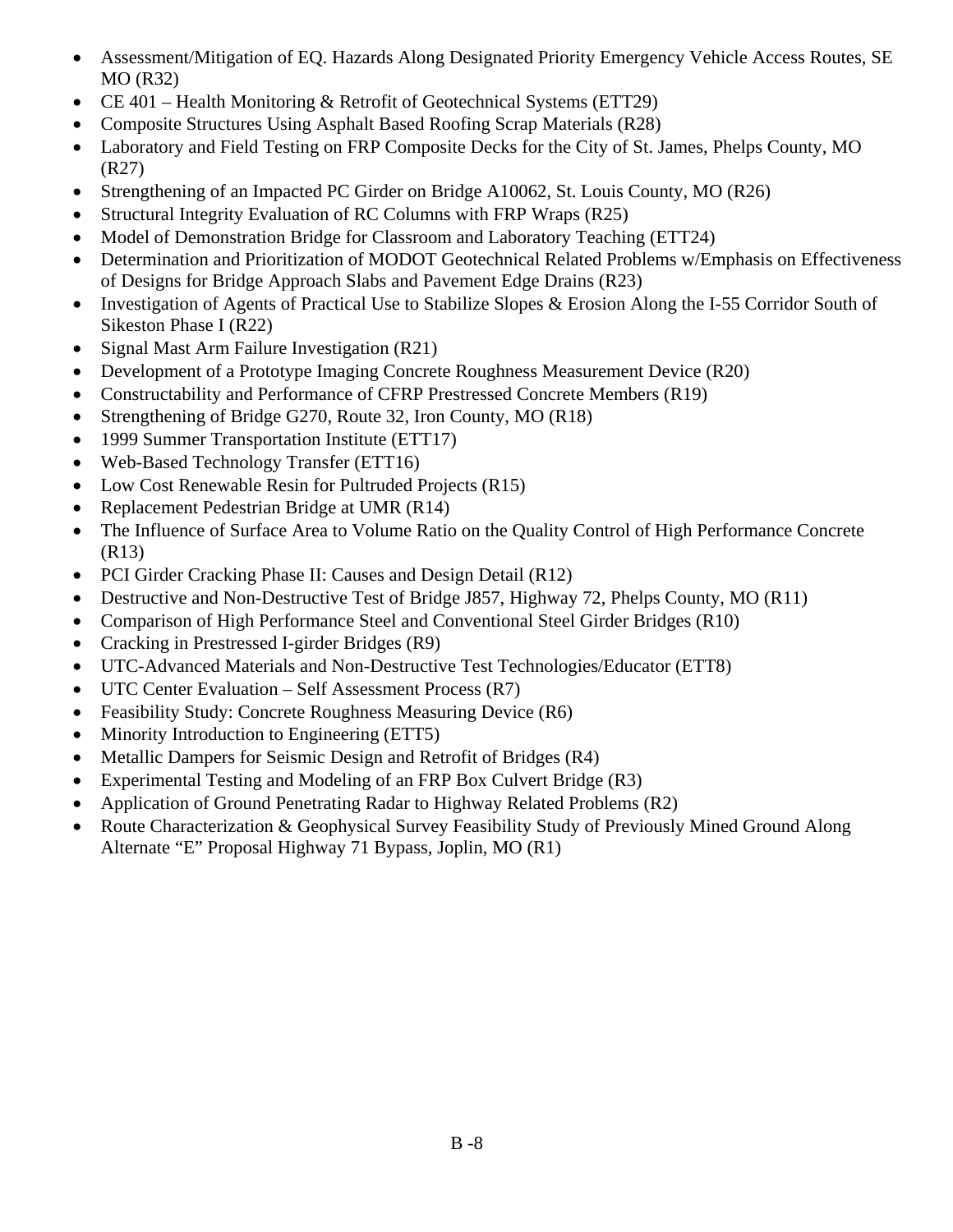## **PROJECTS STATUS: TABLES BY FISCAL YEAR**

The following tables display the status of currently and previously funded projects at the University Transportation Center at Missouri University of Science and Technology organized by grant year. This representation of project status has been included to illustrate the group of projects selected for funding within a specific fiscal year.

### **National University Transportation Center (NUTC): Year I and Year II**

#### *Year II: July 1, 2007 – June 30, 2008*

| Seq.              | <b>Title</b>                                                                          | P.I.          | <b>Status</b> |
|-------------------|---------------------------------------------------------------------------------------|---------------|---------------|
| $No.*$            |                                                                                       |               |               |
| <b>ETT216</b>     | Women in Science & Engineering and Minority Engineering Scholarships (year 3)         | Elmore        | N             |
| R <sub>2</sub> 19 | <b>Concrete Durability Factor Estimation</b>                                          | Richardson    | N             |
| <b>ETT220</b>     | Missouri Local Technical Assistance Program (LTAP) at MST                             | <b>Rolufs</b> | N             |
| R221              | Investigation of subsidence along segment of MO Rte 65, Springfield, Missouri         | Anderson      | N             |
| R222              | Rolla West Task 2, I-44 Interchange Master Plan – Sub consultant services to HNTB     | <b>Rolufs</b> |               |
| R223              | Geophysical Investigation of Seepage Associated with the Lake Sherwood Earth Fill Dam | Anderson      | N             |
| <b>ETT224</b>     | Outreach for the Missouri University of Science & Technology NUTC                     | <b>Rolufs</b> | N             |
| R <sub>225</sub>  | Adding Faculty in Transportation Areas: Year 2 & 3                                    | Collier       |               |
| <b>ETT226</b>     | American Concrete Institute 2008 Fall Conference: Sponsorship and Student Training    | <b>Myers</b>  | N             |
| R227              | A Laboratory Investigation on Three-Sided Structures                                  | Belarbi       | N             |
| R <sub>228</sub>  | Structural Assessment of Highway "N" Power Substation Under Earthquake Loads          | Chen          | N             |
| <b>ETT229</b>     | 2008 Summer Transportation Institute                                                  | Pickerill     | N             |
| R <sub>230</sub>  | Coaxial Cable Sensors and Sensing Instrument for Crack Detection in Bridge            | Chen          | N             |
| R231              | Graduate Research Training in Transportation Areas: Year 3 funds                      | <b>Myers</b>  |               |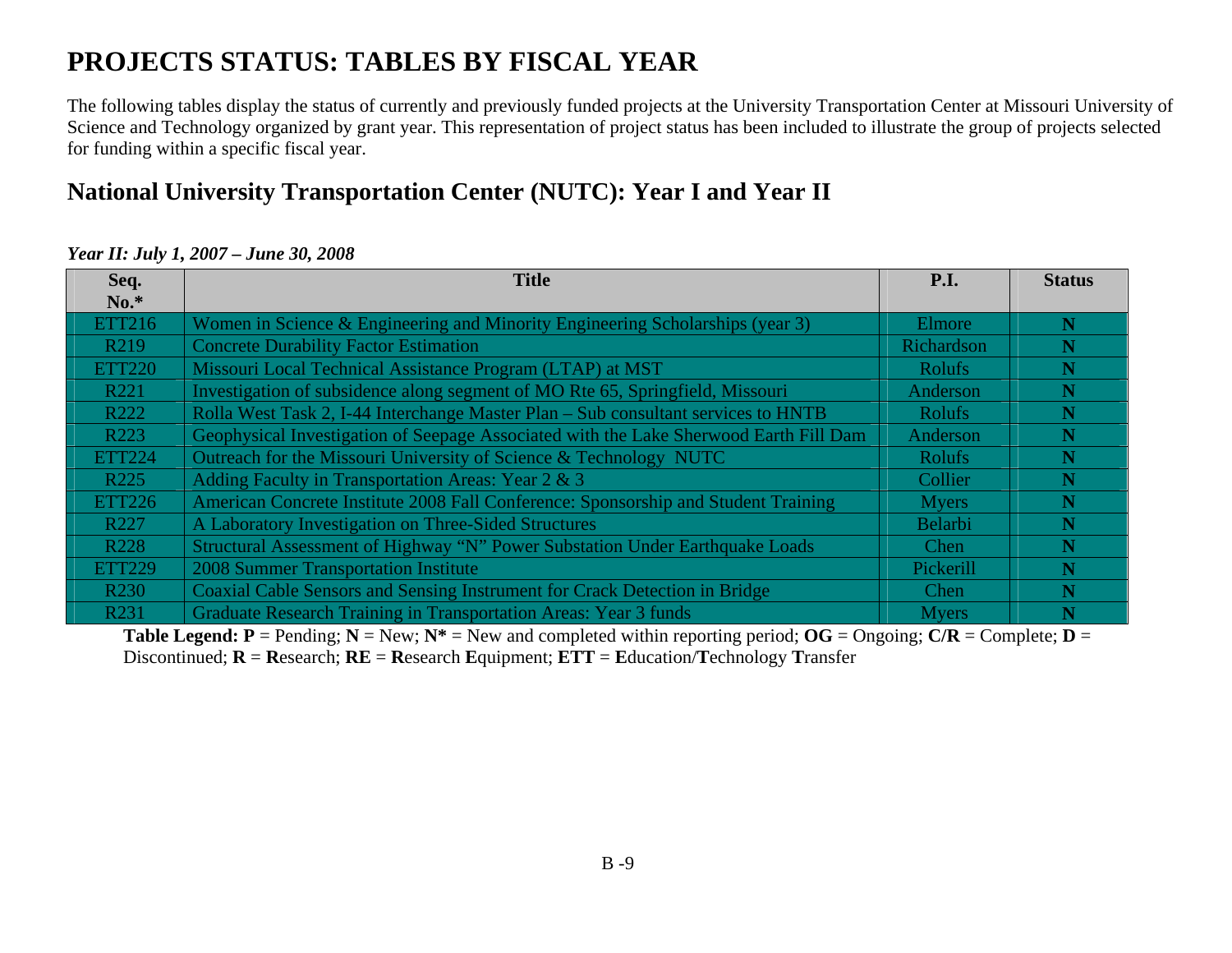#### *Year I: July 1, 2006 – June 30, 2007*

| Seq.<br>$No.*$   | <b>Title</b>                                                                                                                                    | <b>P.I.</b>    | <b>Status</b> |
|------------------|-------------------------------------------------------------------------------------------------------------------------------------------------|----------------|---------------|
| R <sub>195</sub> | Long-Term Remote Sensing System for Bridge Piers & Abutments                                                                                    | Washer         | $\mathbf N$   |
| <b>ETT196</b>    | Women in Science & Engineering and Minority Engineering Scholarships (year 2)                                                                   | Elmore         | N             |
| R <sub>197</sub> | Design of FRP Systems for Strengthening Concrete Girders in Shear Phase II                                                                      | <b>Belarbi</b> | N             |
| R <sub>198</sub> | Development of Hand-held Thermographic Inspection Technologies                                                                                  | Washer         | N             |
| <b>ETT199</b>    | Missouri Local Technical Assistance Program (LTAP) at Missouri S&T                                                                              | <b>Rolufs</b>  | N             |
| <b>R200</b>      | Development of Teaching Material to Integrate GT-POWER into Combustion Courses for IC<br><b>Engine Simulations</b>                              | Koylu          | N             |
| R <sub>201</sub> | Leaching Behavior of Coal Combustion Products and the Environmental Implication in Road<br><b>Construction: Phase 2</b>                         | Wang           | N             |
| R <sub>202</sub> | Louisville Southern Indiana Ohio River Bridge Project, Kentucky East End Approach Tunnel                                                        | Anderson       | N             |
| R <sub>203</sub> | <b>Graduate Research Training in Transportation Areas: Year 2 funds</b>                                                                         | <b>Myers</b>   | N             |
| R <sub>204</sub> | Show Me the Road to Hydrogen                                                                                                                    | Sheffield      | N             |
| <b>ETT205</b>    | Workshop Entitled "Preparing for a Significant Central U.S. Earthquake: Science Needs of<br>the Emergency Response Community"                   | Anderson       | N             |
| <b>RE206</b>     | Acquisition of a Leica ScanStation LiDAR Unit                                                                                                   | Maerz          | $N^*$         |
| R <sub>207</sub> | Concrete Crack and Spalling Detection in a 6.1-meter Precast Measurements                                                                       | Chen           | $N^*$         |
| <b>R208</b>      | <b>Mechanical Characterization of Enamel Coated Steel Bars</b>                                                                                  | Chen           | N             |
| R <sub>209</sub> | Serviceability and Prestress Loss Behavior of SCC Presetressed Concrete Girders Subjects to<br><b>Increased Compressive Stresses at Release</b> | <b>Myers</b>   | N             |
| R <sub>210</sub> | Freight Optimization & Development in Missouri-Waterways and Ports Module                                                                       | Grasman        | $N^*$         |
| R211             | Protruded Composites Using Soy-Based Polyurethane Resin                                                                                         | <b>KC</b>      | $N^*$         |
| <b>ETT212</b>    | 6 <sup>th</sup> National Seismic Conference on Bridges and Highways, Charleston, SC July 27-30, 2008                                            | Chen           | $N^*$         |
| R213             | Structural Assessment of Highway "N" Power Substation under Earthquake Loads                                                                    | Chen           | N             |
| R214             | Leaching Behavior of Coal Combustion Products and the Environmental Implication in Road                                                         | Want           | N             |
|                  | <b>Construction: Phase 3</b>                                                                                                                    |                |               |
| <b>ETT215</b>    | Outreach Activities in Support of the Missouri S&T National UTC                                                                                 | <b>Rolufs</b>  | $\mathbb N$   |
| <b>ETT217</b>    | GeoMO 2008 - Geotechnical Earthquake Engineering - Site Response                                                                                | Luna           | N             |
| R218             | <b>Quick Test for Percent of Deleterious Material</b>                                                                                           | Richardson     | N             |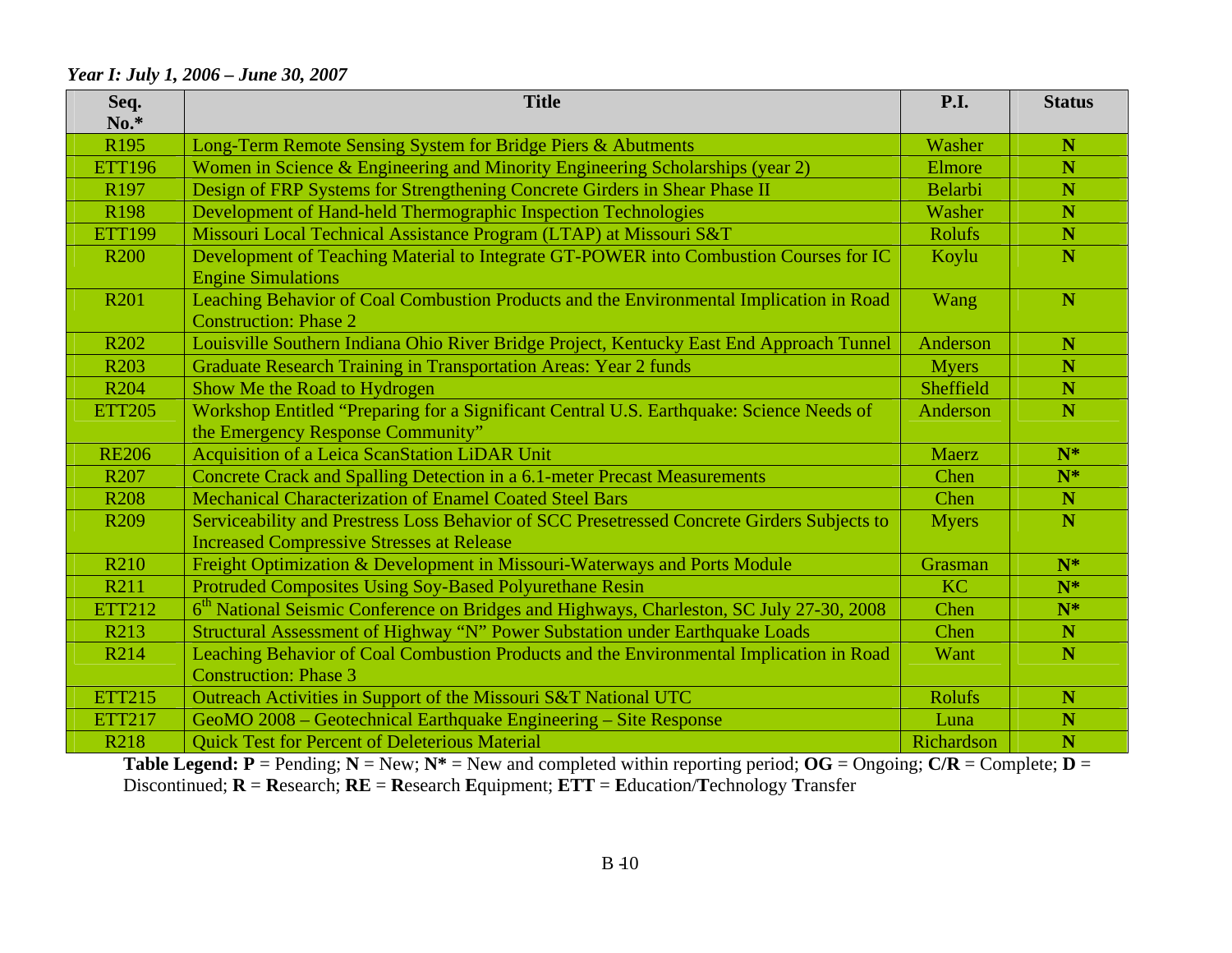### **University Transportation Center (UTC): Year I through Year IX**

#### *Year IX: July 1, 2006 – June 30, 2007*

| Seq.<br>No.      | <b>Title</b>                                                                                       | <b>P.I.</b>      | <b>Status</b>          |
|------------------|----------------------------------------------------------------------------------------------------|------------------|------------------------|
| R <sub>194</sub> | <b>Investigation of Karst features within MoDOTROW</b>                                             | Anderson         | C/R                    |
|                  | Design, Construction, Laboratory and Field Testing of the Bridge on the Arnault Branch, Washington |                  | <b>OG</b>              |
| R <sub>193</sub> | <b>County, Missouri</b>                                                                            | Galati           |                        |
| <b>ETT192</b>    | <b>Quality Geotechnical Testing Workshop and Short Course</b>                                      | Stephenson       | C/R                    |
| R <sub>191</sub> | <b>Best Practices for Implementing a Biodiesel Program</b>                                         | Grasman          | C/R                    |
| <b>ETT190</b>    | GeoMo 2007 - Soil Stabilization - Foundations and Pavements                                        | Luna             | C/R                    |
| R <sub>189</sub> | <b>Investigation of Karst Features within Pipeline/Roadway</b>                                     | Anderson         | C/R                    |
| <b>R188</b>      | Detection of Subsurface Zone of Seepage Beneath Earth Fill Dam Phase II                            | Anderson         | C/R                    |
| R <sub>187</sub> | Geophysical Characterization of Soil and Bedrock, Monroe City Bridge                               | Anderson         | C/R                    |
| R <sub>186</sub> | Design of FRP Systems for Strengthening Concrete Girders in Shear: Phase I                         | Belarbi          | OG                     |
| <b>ETT185</b>    | 5th National Seismic Conference on Bridges & Highways                                              | <b>Chen</b>      | C/R                    |
|                  | Optimization of Electromagnetic Acoustic Transducers (EMATs) for Condition Assessment of Civil     |                  | C/R                    |
| R <sub>184</sub> | Infrastructure                                                                                     | Washer           |                        |
| R <sub>183</sub> | <b>Back Movement Monitor Field Testing</b>                                                         | Apel             | $\overline{\text{OG}}$ |
| R <sub>182</sub> | Detection of Subsurface Zone of Seepage Beneath Earth Fill Dam and Beneath Roadway                 | Anderson         | C/R                    |
| <b>ETT181</b>    | <b>Structural Materials Technology (SMT): NDE/NDT for Highways and Bridges Conference</b>          | Washer           | C/R                    |
| <b>R180</b>      | <b>Adding Faculty in Transportation Areas Year 1 (Continued)</b>                                   | <b>Schonberg</b> | <b>OG</b>              |
| <b>ETT179</b>    | 2006-2007 Summer Transportation Institute                                                          | <b>Rolufs</b>    | C/R                    |
| R <sub>178</sub> | Leaching Behavior of Coal Combustion Products and the Environmental Implication in Road Conditions | <b>Wang</b>      | C/R                    |
| R <sub>177</sub> | <b>Mapping of Underground Voids at Construction Site</b>                                           | Anderson         | C/R                    |
| <b>ETT176</b>    | <b>2007 ICONIC Conference</b>                                                                      | Zoughi           | C/R                    |
| R <sub>175</sub> | Resilient Moduli of Typical Missouri Soils and Unbound Granular Base Materials                     | Petry            | C/R                    |
| R <sub>174</sub> | Development and Testing of High Resolution Target Monitor                                          | Apel             | <b>OG</b>              |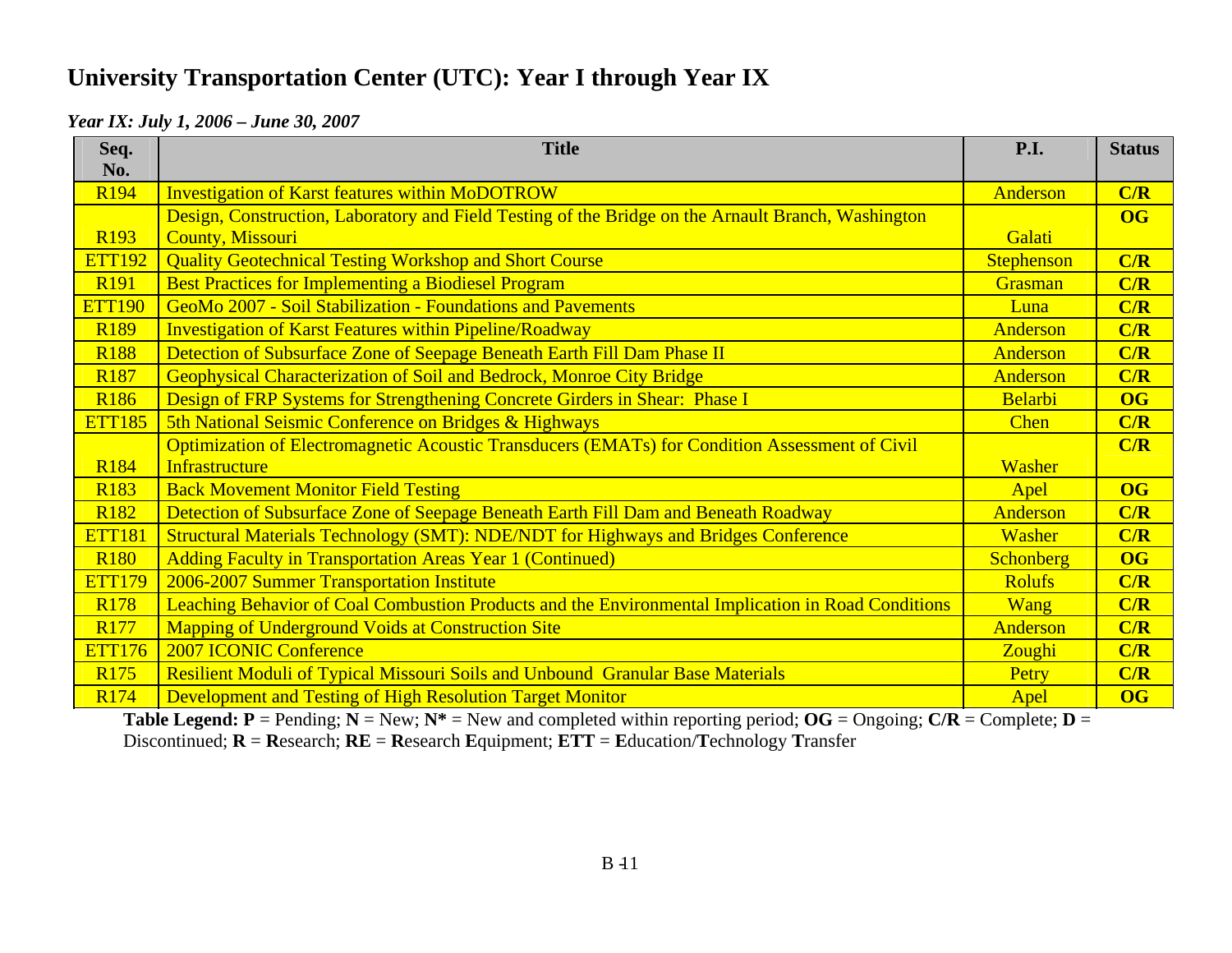#### *Year VIII: July 1, 2005 – June 30, 2006*

| Seq.             | <b>Title</b>                                                                                      | <b>P.I.</b>          | <b>Status</b> |
|------------------|---------------------------------------------------------------------------------------------------|----------------------|---------------|
| No.              |                                                                                                   |                      |               |
|                  | <b>ETT173</b> Missouri Local Transportation Center 2006                                           | Qureshi              | C/R           |
|                  | <b>ETT172</b> Workshop on Seismic Retrofit Design of Continuous Span Steel-Girder Highway Bridges | Chen                 | C/R           |
|                  | <b>ETT171</b>   Mapei Scholar Program                                                             | <b>Krishnamurthy</b> | C/R           |
| R <sub>170</sub> | <b>Transportation Fuel Research and Development</b>                                               | Krishnamurthy        | C/R           |
| <b>RE169</b>     | <b>Acquisition of a High-Quality Temperature Chamber</b>                                          | Richardson           | C/R           |
| R <sub>166</sub> | <b>Adding Faculty in Transportation Areas</b>                                                     | Mitchell             | C/R           |
| R <sub>165</sub> | <b>Graduate Research Training in Transportation Areas</b>                                         | <b>Krishnamurthy</b> | C/R           |

**Table Legend: P** = Pending; **N** = New; **N\*** = New and completed within reporting period; **OG** = Ongoing; **C/R** = Complete; **D** <sup>=</sup>

Discontinued; **R** <sup>=</sup>**R**esearch; **RE** = **R**esearch **E**quipment; **ETT** <sup>=</sup>**E**ducation/**T**echnology **T**ransfer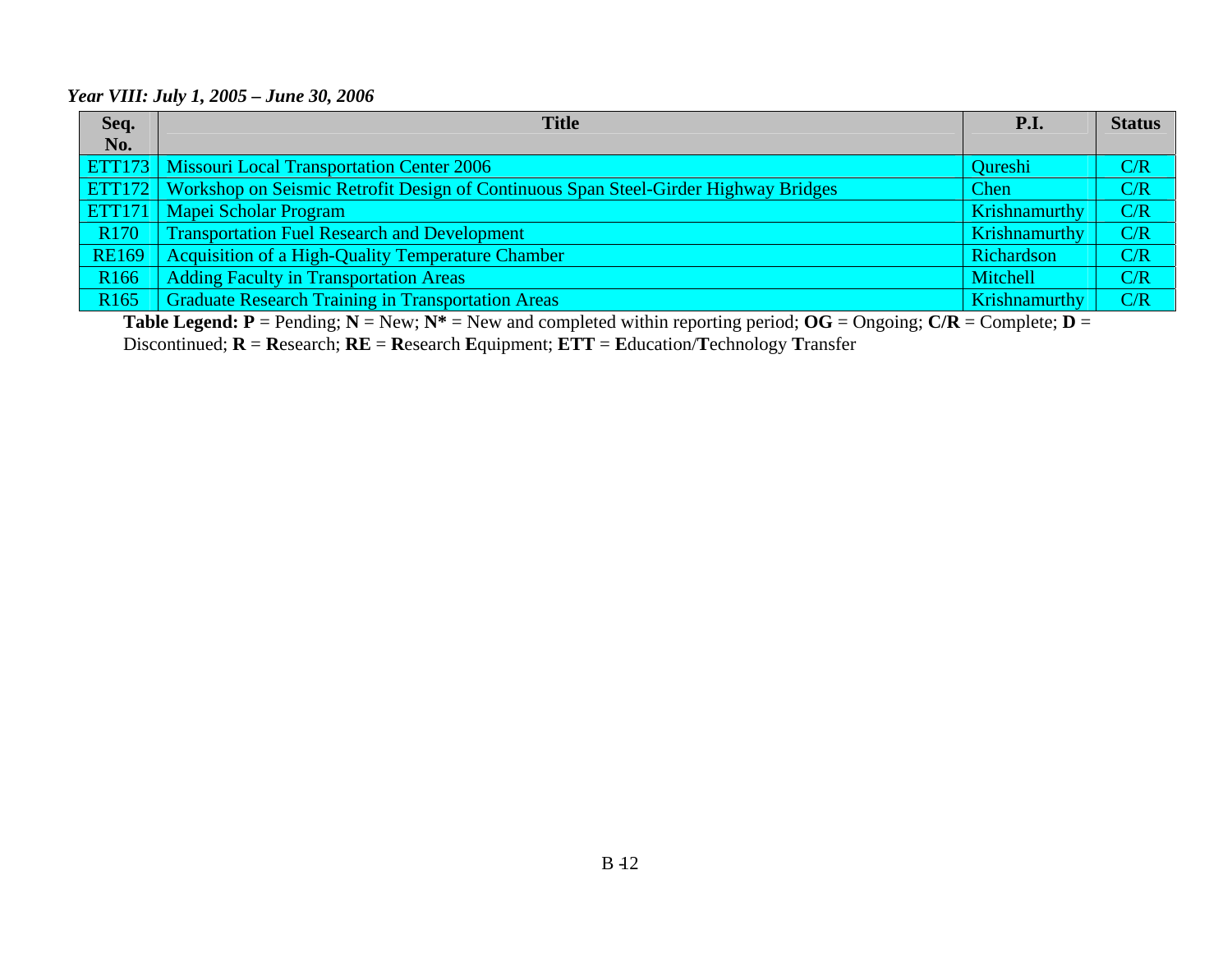#### *Year VII: July 1, 2004 – June 30, 2005*

| Seq.<br>No.      | <b>Title</b>                                                                                                                                 | P.I.             | <b>Status</b> |
|------------------|----------------------------------------------------------------------------------------------------------------------------------------------|------------------|---------------|
| <b>ETT168</b>    | GeoMo 2006: Shear Strength and Slope Stability                                                                                               | Stephenson       | C/R           |
| R <sub>167</sub> | Cyclic Load Testing and Acoustic Emission Methods of In-Situ Load Testing: Comparison and<br>Development of Evaluation Criteria              | Galati           | C/R           |
| R <sub>164</sub> | Assessment of the Bill Emerson Memorial Bridge Based on Seismic Instrumentation Data                                                         | Chen             | C/R           |
| R <sub>163</sub> | Structural Assessment of the I-70 Blanchette Bridge                                                                                          | <b>Marianos</b>  | C/R           |
| ETT162           | Scholarships for Women and Minority Students Studying Engineering and Science                                                                | Elmore           | C/R           |
| R <sub>161</sub> | Geotechnical Site Characterization of Transportation Construction Sites and Structures                                                       | Anderson         | C/R           |
| <b>ETT160</b>    | Incorporation of Hands-on Experiments in a Introductory Analysis Course                                                                      | Belarbi          | C/R           |
| R <sub>159</sub> | Seismic Simulation and Design of Bridge Columns under Combined Actions, and Implications or                                                  |                  | <b>OG</b>     |
|                  | <b>System Response</b>                                                                                                                       | Belarbi          |               |
| R <sub>158</sub> | Dependable Wireless Sensor Networks for Intelligent Infrastructures                                                                          | Sedighsarvestani | C/R           |
| R157             | Analyzing Microscopic Behavior of Traffic Flow                                                                                               | <b>Bham</b>      | <b>OG</b>     |
| R <sub>156</sub> | Influence of Ore Physical Properties on the Transportable Moisture Limit for Barged Materials                                                | Stephenson       | C/R           |
| R <sub>155</sub> | Field Testing of Soil-Foundation-Structure Interaction Under Explosive Load                                                                  | Ge               | C/R           |
| R <sub>154</sub> | Stay-in-place (SIP) formwork for Rapid Construction of Corrosion-free Concrete Bridge Decks                                                  | <b>Banks</b>     | C/R           |
| <b>ETT153</b>    | National Society of Black Engineers National Conference; NSBE Pre-College Initiative; Society of                                             | Fransaw          | C/R           |
|                  | Hispanic Professional Engineers National Conference; MEP/SHPE High School Recruitment                                                        |                  |               |
| <b>ETT152</b>    | Minority Engineering and Science Program: Minority Intro to Technology and Engineering,<br>Mathematics Engineering Science Achievement       | Fransaw          | C/R           |
| <b>ETT151</b>    | Women in Science and Engineering: Girls Lock-In Conference, Summer Solutions, Girls Camp, SWE<br>National Conference Expanding your Horizons | Vogt             | C/R           |
| <b>ETT150</b>    | 6th International Conference on Case Histories in Geotechnical Engineering                                                                   | Prakash          | <b>OG</b>     |
| R <sub>149</sub> | Travel Support to Establish the Center for Transportation Security (CTS)                                                                     | Kiger            | C/R           |
| R <sub>148</sub> | Manufacturing and Performance Evaluation of Soy Protein Based Plastics and Composites Phase II                                               | Chandrashekhara  | C/R           |
| <b>ETT147</b>    | <b>Summer Transportation Institute 2005</b>                                                                                                  | Yoest            | C/R           |
| R146             | Geophysical Detection of Voids within the Levee, Duck Creek Conservation Area, Missouri                                                      | Anderson         | C/R           |
| <b>ETT145</b>    | Geophysics 2006: Conference on Applied Geophysics                                                                                            | Anderson         | C/R           |
| R144             | The Effect of Fatigue and Creep on Shear-Critical RC Beams Reinforced with CFRP Laminate Stirrups                                            | <b>Budek</b>     | C/R           |
| R <sub>143</sub> | Development and Field Testing of an FRP Composite Bridge Deck with Guard Rail for Bridge<br>1480230, Greene County, MO                       | <b>Myers</b>     | <b>OG</b>     |
| R142             | Experimental Evaluation of FRP Strengthening of Real Size Reinforced Concrete Columns                                                        | Galati           | C/R           |

Continued…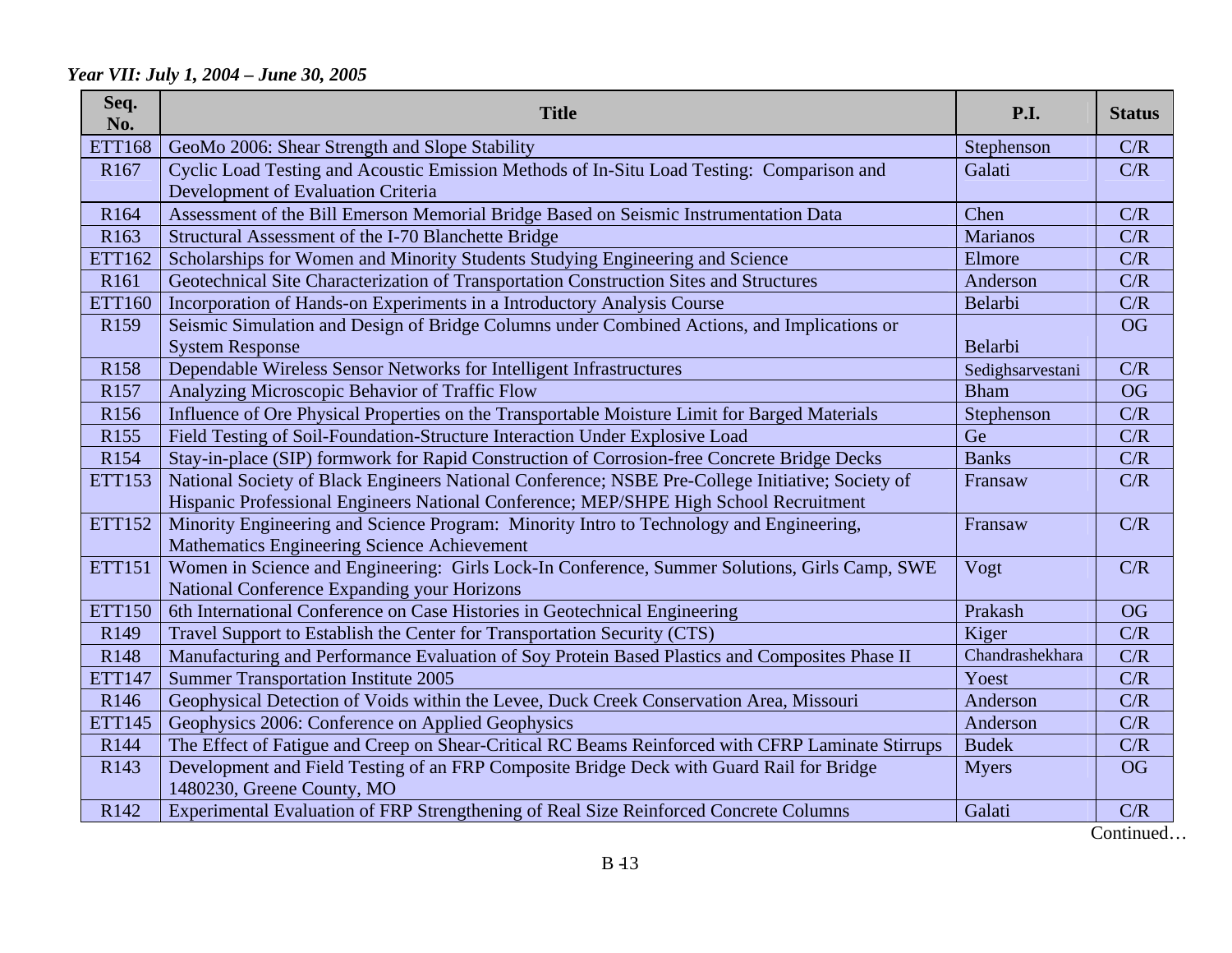…Continued

| R <sub>141</sub> | Remote Health Monitoring of Hillsborough County Bridges                                           | Ayoub           | C/R |
|------------------|---------------------------------------------------------------------------------------------------|-----------------|-----|
| <b>ETT140</b>    | Minority Intro To Engineering (MITE), Mathematics Engineering Science Achievement (MESA)          | Harris          | C/R |
| <b>ETT139</b>    | Girls Lock-In Conference; Summer Solutions 2005; SWE National & Regional Conferences              | Elmore          | C/R |
| <b>ETT138</b>    | National Society of Black Engineers National Conference; National Society of Black Engineers Pre- | Huggans         | C/R |
|                  | College Initiative; MEP/SHPE Kansas City High School Recruitment Program; MEP Seven Week          |                 |     |
|                  | Summer Enrichment Program for Pre-college Freshmen                                                |                 |     |
| <b>ETT137</b>    | GeoMO 2005 Design of Retaining Walls                                                              | Stephenson      | C/R |
| <b>ETT136</b>    | Quality Geotechnical Testing Workshop and Short Course                                            | Stephenson      | C/R |
| R <sub>135</sub> | Strengthening of Rural Bridges Using Rapid-Installation FRP Technology                            | Bennish         | C/R |
| R134             | Manufacturing and Performance Evaluation of Soy Protein Based Plastics and Composites             | Chandrashekhara | C/R |
| R <sub>133</sub> | Assessment of Bridge Technologies through Field Testing                                           | Galati          | C/R |

**Table Legend: P** = Pending; **N** = New; **N\*** = New and completed within reporting period; **OG** = Ongoing; **C/R** = Complete; **D** <sup>=</sup>

Discontinued; **R** <sup>=</sup>**R**esearch; **RE** = **R**esearch **E**quipment; **ETT** <sup>=</sup>**E**ducation/**T**echnology **T**ransfer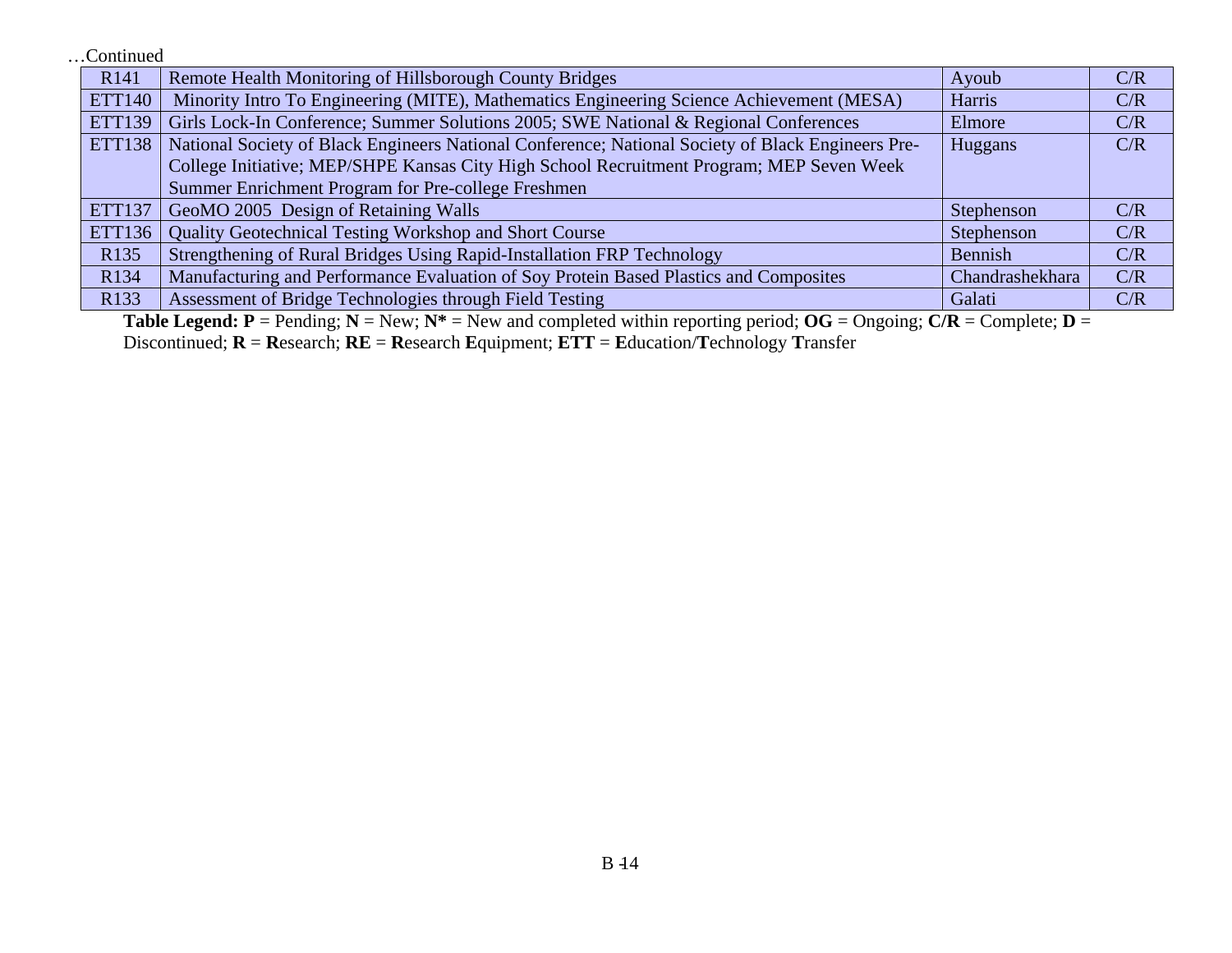*Year VI: July 1, 2003 – June 30, 2004* 

| Seq.<br>No.      | <b>Title</b>                                                                                        | P.I.        | <b>Status</b> |
|------------------|-----------------------------------------------------------------------------------------------------|-------------|---------------|
| <b>ETT132</b>    | <b>Missouri Local Resource Center 2005</b>                                                          | Qureshi     | C/R           |
| R131             | Seismic Data Extraction of Cape Girardeau Bridge                                                    | Chen        | C/R           |
| R <sub>130</sub> | Validation and Calibration of Testing Equipment for In-Situ Load Tests                              | Galati      | C/R           |
| R129             | Low Energy Alkali Resistant Iron Phosphate Glass Fibers                                             | <b>Brow</b> | C/R           |
| <b>RE128</b>     | <b>Monitoring of Bridge Structures Equipment</b>                                                    | Galati      | C/R           |
| <b>ETT127</b>    | Enhancing Student Awareness and Faculty Capabilities in Transportation                              | Schonberg   | C/R           |
| R <sub>126</sub> | Phase II of Evaluation and Utilization of the WP4                                                   | Petry       | C/R           |
| <b>ETT125</b>    | <b>University Student Design Competition Center (USDCC)</b>                                         | Stone       | C/R           |
| R <sub>124</sub> | In Situ Load Testing of Bridge A6358 and Bridge A6101                                               | Nanni       | C/R           |
| R123             | <b>Evaluation of Anchors for CFRP Tendons</b>                                                       | Soudki      | C/R           |
| R <sub>122</sub> | Design, Fabrication, and Testing of Low-Profile Composite Bypass Road Panel: Phase I                | Nanni       | C/R           |
| <b>ETT121</b>    | GEOMO 2004: Geotechnical Uncertainty and Reliability                                                | Stephenson  | C/R           |
| R <sub>120</sub> | <b>SASW/Study of Greater St. Louis and Surrounding Region</b>                                       | Anderson    | C/R           |
| R119             | Preservation of MO Transport. Infrastructure: Flexural Upgrade of Deficient Bridges with Composites | Nanni       | <b>OG</b>     |
| R118             | GPR Investigation of Bridge Deck, Willow Springs, MO                                                | Anderson    | C/R           |
| R117             | Determination of MASW Shear-wave Velocities at Various Sites in SE Missouri                         | Anderson    | C/R           |
| <b>RE116</b>     | <b>Acquisition of a Engineering Seismograph</b>                                                     | Anderson    | C/R           |
| <b>RE115</b>     | <b>Acquisition of an Impact Testing Machine</b>                                                     | K.C.        | C/R           |
| R114             | Comprehensive Shear-Wave Velocity Study in the Popular Bluff Area, Southeast Missouri               | Anderson    | C/R           |
| R113             | GPR and Resistivity to Determine Depth to Bedrock at the Roaring River Hatchery                     | Anderson    | C/R           |
| R112             | Strut Failures of Paseo Suspension Bridge in K.C. Missouri                                          | Chen        | C/R           |
| R111             | Finite Element Modeling of Reinforced Concrete Bridge Decks with ABAQUS                             | Ganesh      | C/R           |
| <b>ETT110</b>    | <b>Summer Transportation Institute 2004</b>                                                         | Yoest       | C/R           |
| <b>ETT109</b>    | League of United Latin American Citizens (LULAC), Kansas City H.S. Hispanic Recruitment, and        | Harris      | C/R           |
|                  | Society of Hispanic Professional Engineers (SHPE) National Technical Career Conference              |             |               |
| R <sub>108</sub> | Experimental Study on Seismic Retrofit Techniques Phase II                                          | Silva       | C/R           |
| <b>ETT107</b>    | GEOMO-1: 2003 Deep Foundations for Transportation Structures                                        | Stephenson  | C/R           |
| <b>ETT106</b>    | Girls Lock-In Conference, Summer Solutions 2004                                                     | Harris      | C/R           |
| <b>ETT105</b>    | Minority Intro To Engineering (MITE), National Society of Black Engineers National                  | Harris      | C/R           |
|                  | Conference(NSBE), Mathematics Engineering Science Achievement (MESA)                                |             |               |

Continued….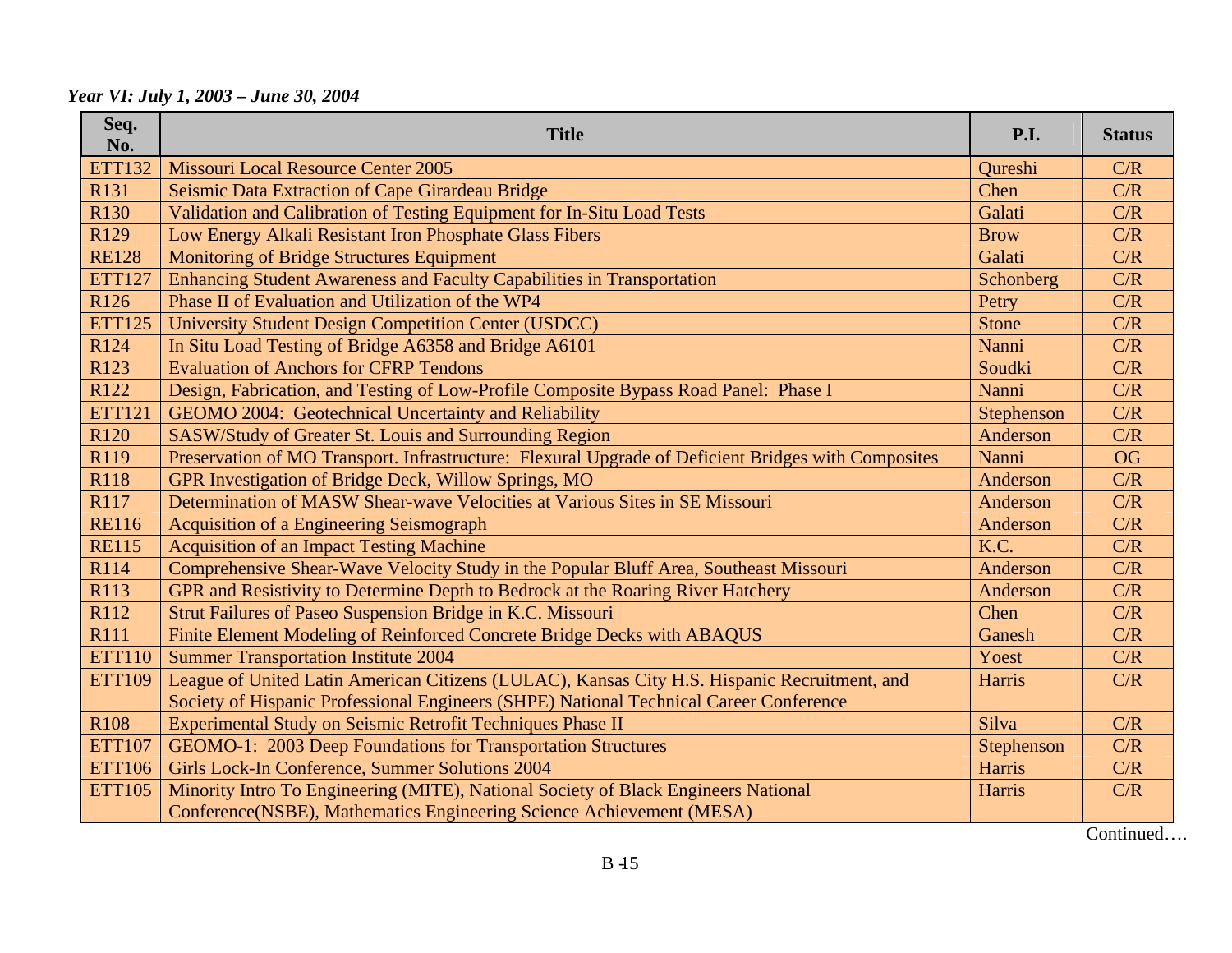…Continued

| R <sub>104</sub> | GPR Study of imbedded Dowl Bars, Van Buren, Missouri                               | Anderson | C/R |
|------------------|------------------------------------------------------------------------------------|----------|-----|
| R <sub>103</sub> | Southview Bridge Rehabilitation in Rolla                                           | Nanni    | C/R |
| <b>ETT102</b>    | Geophysics 2004: Conference on Applied Geophysics                                  | Anderson | C/R |
| R <sub>101</sub> | <b>Soy-Based Composite Sandwich Structure</b>                                      | K.C.     | C/R |
| R <sub>100</sub> | Determination of Shear Wave Velocity along a Segment of Interstate I-70, St. Louis | Anderson | C/R |
| ETT99            | Missouri Local Resource Center 2004                                                | Oureshi  | C/R |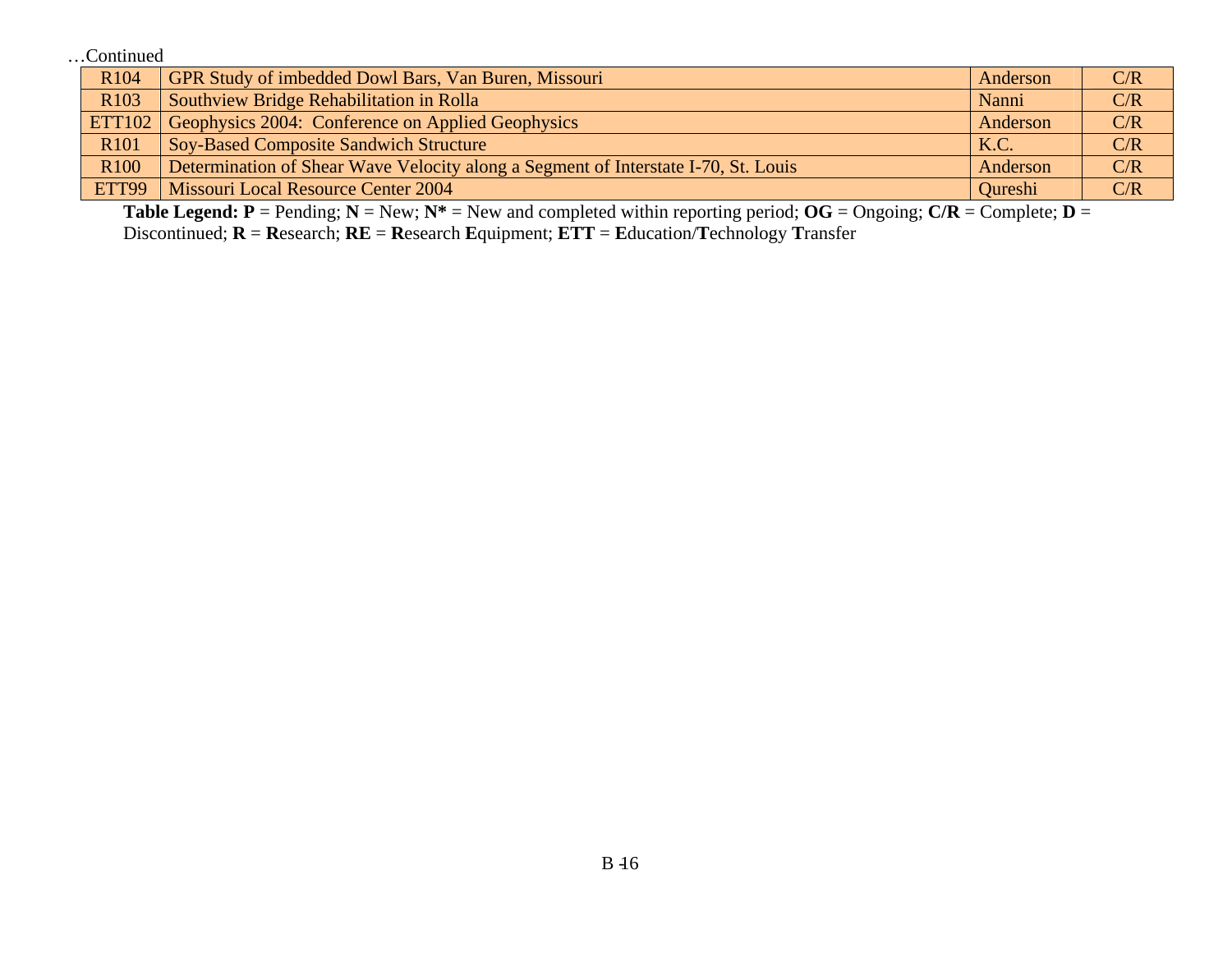#### *Year V: July 1, 2002 – June 30, 2003*

| Seq.<br>No.  | <b>Title</b>                                                                                                 | <b>P.I.</b>     | <b>Status</b> |
|--------------|--------------------------------------------------------------------------------------------------------------|-----------------|---------------|
| <b>R98</b>   | P.M.T.I. - Validation of FRP Composite Technology through Field Testing                                      | A. Nanni        | <b>OG</b>     |
| R97          | P.M.T.I.- Life-Cycle Inspection and Monitoring Using Near-Field Microwave NDT Methods                        | R. Zoughi       | <b>OG</b>     |
| <b>R96</b>   | P.M.T.I. - Non-Destructive Testing of FRP Laminates                                                          | N. Maerz        | <b>OG</b>     |
| <b>R95</b>   | P.M.T.I.- Materials and Durability                                                                           | J. Myers        | <b>OG</b>     |
| <b>R94</b>   | Development and Validation of SRP for Strengthening of Transportation Infrastructures                        | T. Ibell        | C/R           |
| <b>R93</b>   | P.M.T.I.- Fiber Optic Monitoring                                                                             | S. Watkins      | <b>OG</b>     |
| R92          | A Study of the Effects of Injected Chemical Soil Stabilizers on Expansive Clays and Claystones               | T. Petry        | C/R           |
| <b>R91</b>   | Evaluation & Utilization of the WP4 Dewpoint Potentiometer                                                   | T. Petry        | C/R           |
| <b>R90</b>   | Post-earthquake Damage Evaluation of Bridge Structures                                                       | G. Chen         | C/R           |
| <b>R89</b>   | Experimental Study on Seismic Retrofit Techniques for Cap Beams, Columns and their Connections               | G. Chen         | C/R           |
|              | of Highway Bridges                                                                                           |                 |               |
| ETT88        | 2003 USDOT Summer Transportation Institute                                                                   | G. Spring       | C/R           |
| <b>R87</b>   | Experimental Investigation of Bond-slip relationship between FRP bars and Concrete                           | G Thiagarajan   | C/R           |
| <b>R86</b>   | Study on Seismic Retrofit Techniques for Cap Beams, Columns and their Connections of Highway                 | P. Silva        | C/R           |
|              | <b>Bridges</b>                                                                                               |                 |               |
| <b>R85</b>   | Creep, Shrinkage and CTE Evaluation: Normal Strength Concrete Bridge Deck Companion Testing                  | J. Myers        | C/R           |
|              | for an Adjacent HPC Bridge                                                                                   |                 |               |
| <b>ETT84</b> | Expanding Your Horizons in Math, Science, and Technology; Girls Lock-In Conference; Summer<br>Solutions 2003 | M. Schoenborn   | C/R           |
| ETT83        | Minority Introduction To Engineering and National Society of Black Engineers National Conference             | F. Harris       | C/R           |
| <b>R82</b>   | FRP Alignment Measurement Using Digital Image Analysis                                                       | N. Maerz        | C/R           |
| <b>R81</b>   | Nondestructive Ultrasonic Detection of FRP De-lamination                                                     | N. Maerz        | C/R           |
| <b>R80</b>   | Evaluation of Bridge Approach Slabs Performance and Design                                                   | R. Luna         | C/R           |
| R79          | <b>Optimization of HPC for Missouri Bridge Structures</b>                                                    | J. Myers        | C/R           |
| <b>R78</b>   | <b>Soy-based Composite Sandwich Structures</b>                                                               | Chandrashekhara | C/R           |
| <b>R77A</b>  | Micro-Macro Modeling of the External Strengthening of Concrete with FRP - Phase II                           | L. Dharani      | C/R           |
| <b>R76</b>   | Study to Determine the Effects of Organics on the Results of Quicklime Slurry Treatment of Clay              | T. Petry        | C/R           |
|              | Soils                                                                                                        |                 |               |
| <b>R75</b>   | GPR Investigation of Concrete Integrity, Shepard of the Hills Hatchery, Branson, MO.                         | N. Anderson     | C/R           |
| R74          | Design and Installation of Torque Anchors for Tiebacks and Foundations                                       | R. Stephenson   | C/R           |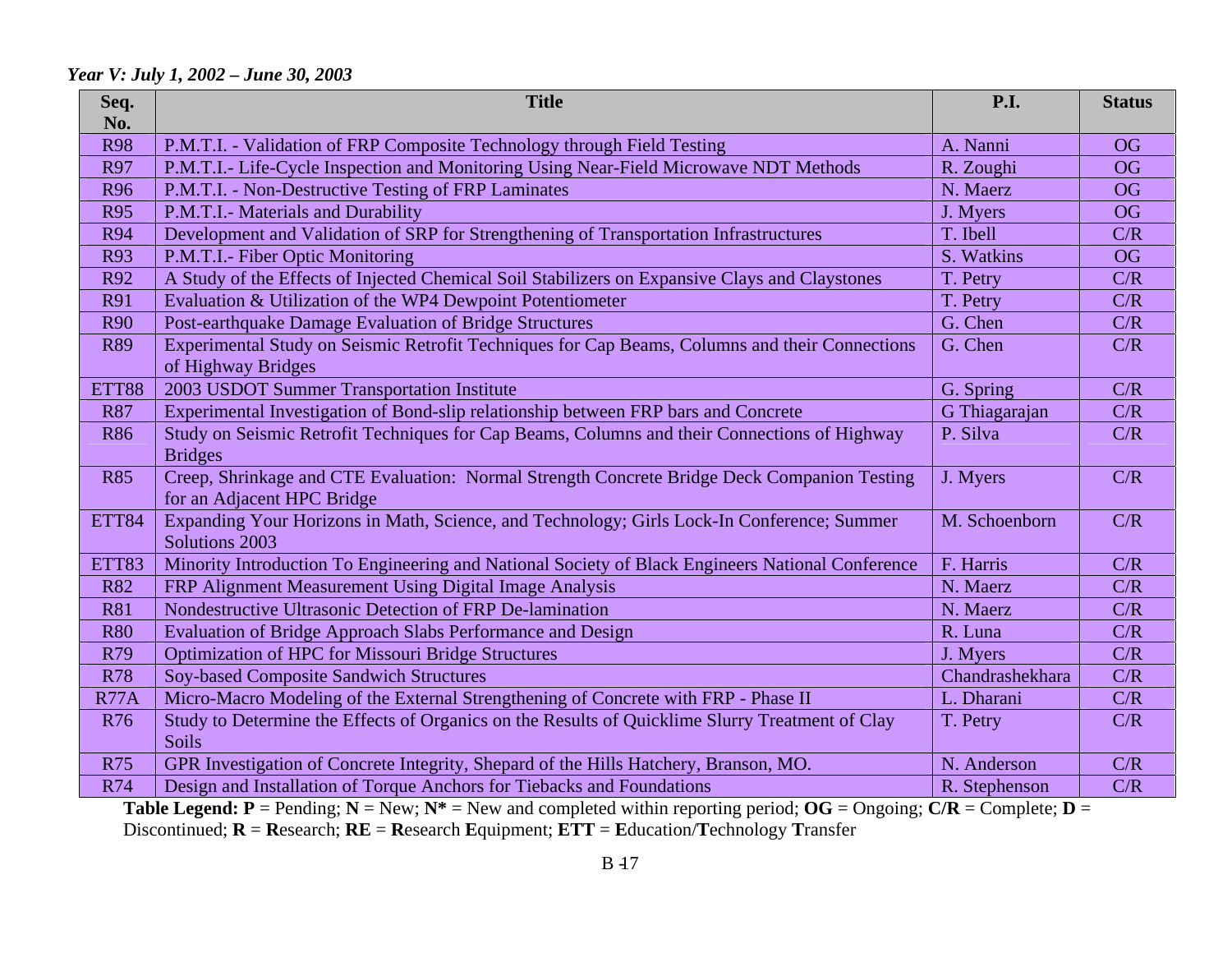*Year IV: July 1, 2001 – June 30, 2002* 

| Project              |               |                                                                                  |               |               |
|----------------------|---------------|----------------------------------------------------------------------------------|---------------|---------------|
| Number <sup>\$</sup> | Seq. No       | <b>Title</b>                                                                     | P.I.          | <b>Status</b> |
|                      | <b>R73</b>    | The Effects of a Curved Soffit on FRP-Strengthening of Concrete Bridges          | T. Ibell      | C/R           |
|                      | R72           | Determination of Shear-Wave Velocity Profiles from Surface Seismic Waves         | N. Anderson   | C/R           |
|                      | <b>RE71</b>   | <b>Dynamic Testing Equipment</b>                                                 | R. Stephenson | C/R           |
|                      | ETT70         | Missouri's Local Technical Assistance Program Center (LTAP)                      | M. Qureshi    | C/R           |
|                      | ETT69         | Fifth International Conference on Case Histories in Geotechnical Engineering     | S. Prakash    | C/R           |
|                      | <b>RE68</b>   | Structures Laboratory Equipment Enhancement - Hydraulic Distribution System      | R. LaBoube    | C/R           |
|                      | R67           | Sappington Bridge Demolition, Crawford County, MO                                | J. Baird      | C/R           |
|                      | <b>R66</b>    | Strengthening of Martin Springs Outer Road Bridge, Phelps County, MO             | A. Nanni      | C/R           |
|                      | <b>R65</b>    | Assessment and Rehabilitation of West 7th Street Bridge, City of Fulton, MO      | A. Nanni      | C/R           |
|                      | <b>R64</b>    | Rapid Strengthening of Reinforced Concrete Bridges                               | L. Bank       | C/R           |
|                      | R63           | Joint KDOT-MODOT: Evaluation of FRP Repair Method for Cracked PC Bridge          | A. Nanni      | C/R           |
|                      |               | <b>Members</b>                                                                   |               |               |
|                      | <b>ETT62</b>  | <b>Transportation Research Board Student Technology Transfer</b>                 | G. Spring     | C/R           |
|                      | <b>ETT61</b>  | 2002 Summer Transportation Institute                                             | G. Spring     | C/R           |
|                      | <b>R60</b>    | Highway/Rail Crossing Project Selection                                          | M. Qureshi    | C/R           |
|                      | <b>R59</b>    | Micro-Macro Modeling of the External Strengthening of Concrete with FRP          | L. Dharani    | C/R           |
|                      | 58            | <b>RETIRED NUMBER</b>                                                            |               |               |
|                      | <b>RE55 A</b> | Acquisition of an Integrated Testing System for Civil Infrastructure Engineering | A. Belarbi    | C/R           |
|                      |               | <b>Research and Education</b>                                                    |               |               |
|                      | <b>R52</b>    | Steel-Free Hybrid Reinforcement System for Concrete Bridge Decks                 | A. Belarbi    | C/R           |
|                      | <b>R37 A</b>  | Evaluating FRP Repair Method for Cracked PC Bridge Members Subjected to          | R. Peterman   | C/R           |
|                      |               | <b>Repeated Loading</b>                                                          |               |               |

<sup>\$</sup> Project No. omitted from this reporting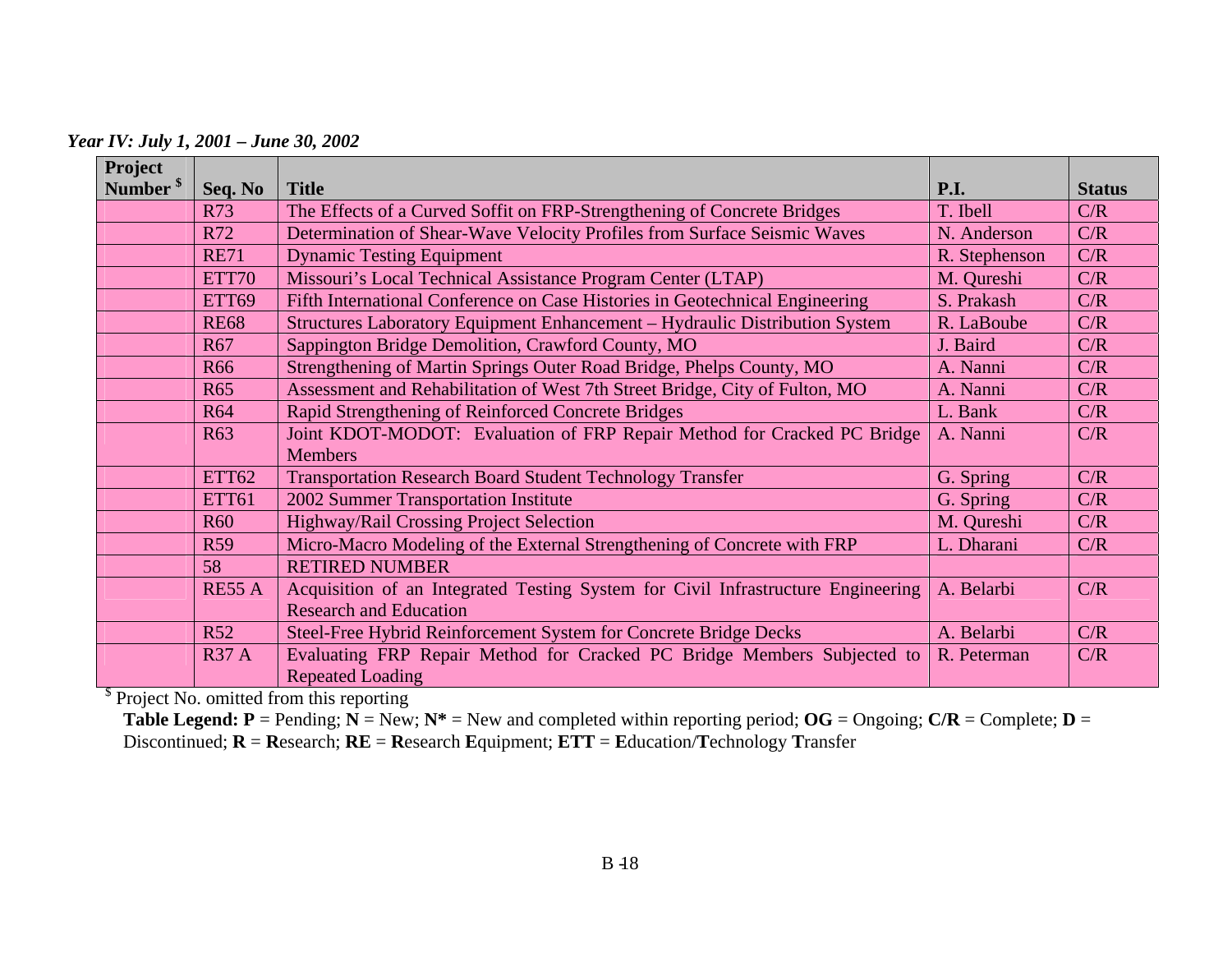*Year III: July 1, 2000 – June 30, 2001* 

| Project       | Seq.           | <b>Title</b>                                                                                               | P.I.          | <b>Status</b> |
|---------------|----------------|------------------------------------------------------------------------------------------------------------|---------------|---------------|
| <b>Number</b> | N <sub>o</sub> |                                                                                                            |               |               |
| R-5-38068     | 57             | Implementation Issues of Metallic Dampers for Seismic Retrofit of Highway Bridges                          | G. Chen       | C/R           |
| R-5-38067     | 56             | 2001 Summer Transportation Institute                                                                       | G. Spring     | C/R           |
| R-5-38069     | 55             | Acquisition of an Integrated Testing System for Civil Infrastructure Engineering Research<br>and Education | A. Belarbi    | C/R           |
| R-5-38065     | 54             | Ground Penetrating Radar Evaluation of Contaminated Concrete Pavement                                      | S. Cardimona  | C/R           |
|               | 53             | <b>RETIRED NUMBER</b>                                                                                      |               |               |
| R-5-38062     | 51             | <b>RETIRED NUMBER</b>                                                                                      |               |               |
| R-5-38061     | 50             | Ground-Penetrating Radar/Seismic Study-Branson/Springfield, MO                                             | N. Anderson   | C/R           |
| R-5-38060     | 49             | Characterization of a New FRP Bar for Reinforcement of Concrete                                            | J. Myers      | C/R           |
| R-5-38058     | 48             | Doctoral Training in Civil Infrastructure Engineering                                                      | A. Belarbi    | C/R           |
| R-5-38051     | 47             | Determination and Prioritization of MODOT Geotechnical Related Problems with Emphasis                      | T. Petry      | C/R           |
|               |                | on Effectiveness of Designs for Bridge Approach Slabs and Pavement Edge Drains - Phase II                  |               |               |
| $R-5-38050$   | 46             | Course Development for the Transportation Graduate Program at UMR                                          | G. Spring     | C/R           |
| R-5-38049     | 45             | Development of a Pull Tester                                                                               | G. Galecki    | C/R           |
| R-5-38048     | 44             | Automated Mobil Highway Sign Retro reflectivity Measurement                                                | N. Maerz      | C/R           |
| R-5-38047     | 43             | <b>National Society of Black Engineers National Conference</b>                                             | F. Harris     | C/R           |
| R-5-38046     | 42             | Laboratory and Field Testing of FRP Reinforced Concrete Bridge                                             | S. Watkins    | C/R           |
| R-5-38045     | 41             | Micro-Macro Modeling of the External Strengthening of Concrete with FRP                                    | S. Roy        | C/R           |
| R-5-38044     | 40             | <b>USAES-UMR Cooperative Degree Program</b>                                                                | N. Anderson   | C/R           |
| R-5-38043     | 39             | High Performance Concrete for Bridge A6130 - Route 412 Pemiscot County, MO                                 | J. Myers      | C/R           |
| R-5-38042     | 38             | <b>Acquisition of Asphalt Pavement Analyzer</b>                                                            | D. Richardson | C/R           |
| R-5-38059     | 37             | Evaluating FRP Repair Method for Cracked PC Bridge Members Subjected to Repeated                           | R. Peterman   | C/R           |
|               |                | Loadings                                                                                                   |               |               |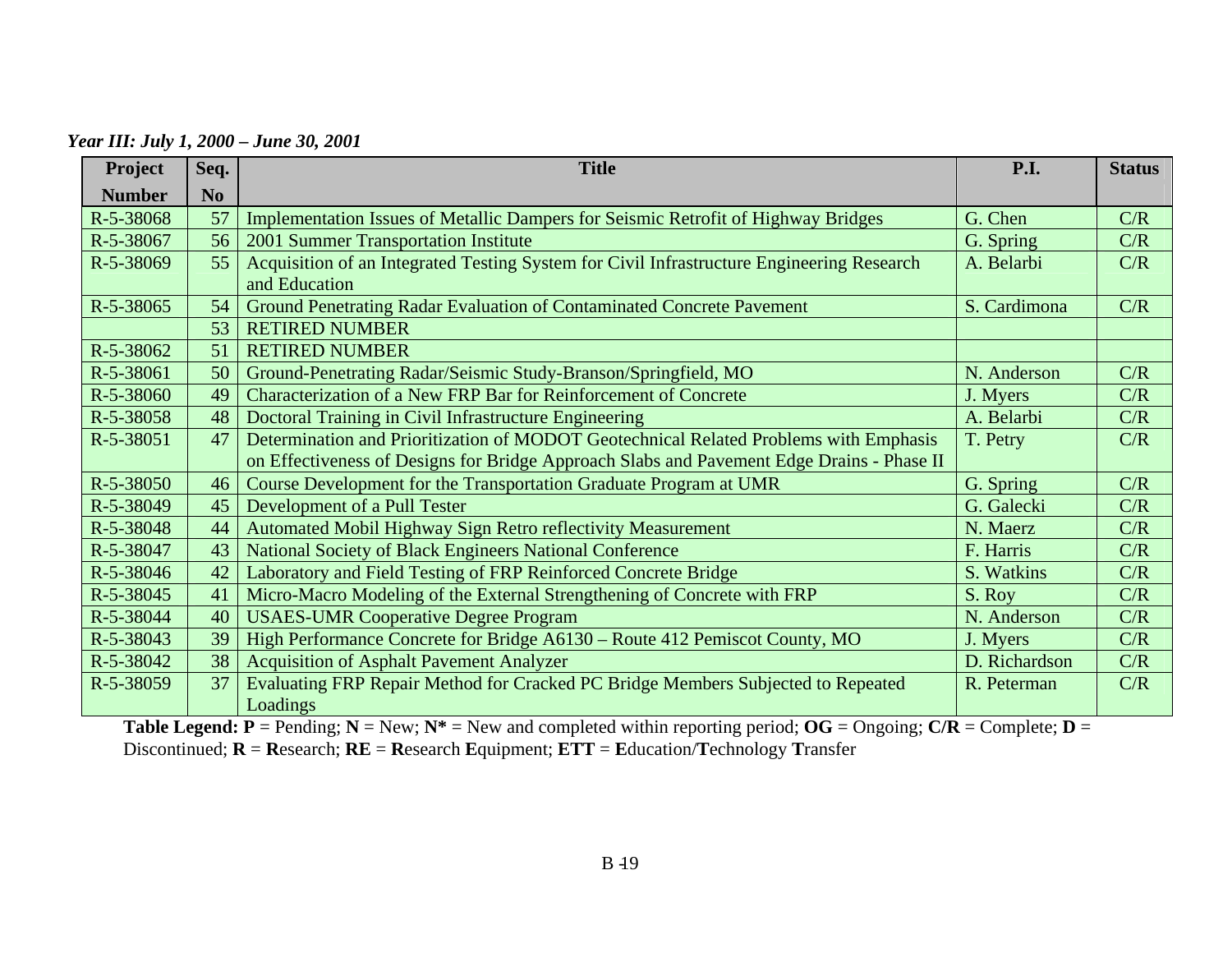#### **Project Seq. Title P.I. Status Number** N<sub>o</sub> R-5-38041 36 Effect of Contaminants on Bond Characteristics of Deformed Reinforcing Bars A. Belarbi C/R R-5-38040 35 Summer Transportation Institute 2000 R-5-38037 34 Non-Destructive Imaging of Shallow Sandstone in Support of Hydraulic Study of Litho Logic Unit N. Anderson C/R R-5-38036 33 Non-Invasive Geophysical Investigation of Landfill Site: Grandview Triangle Area N. Anderson C/R R-5-38035 32 Assessment/Mitigation of EQ. Hazards Along Designated Priority Emergency Vehicle Access Routes, SE MO. N. Anderson C/R 31 RETIRED NUMBER 30 RETIRED NUMBER R-5-38029 29 CE 401 - Health Monitoring & Retrofit of Geotechnical Systems R. Luna R. Luna C/R R-5-38028 28 Composite Structures Using Asphalt Based Roofing Scrap Materials Chandrashekhara C/R R-5-38027 27 Laboratory and Field Testing on FRP Composite Decks for the City of St. James, Phelps County, MO. H. Nystrom C/R R-5-38024 26 Strengthening of an Impacted PC Girder on Bridge A10062, St. Louis County, MO A. Nanni C/R R-5-38023 25 Structural Integrity Evaluation of RC Columns with FRP Wraps A. Belarbi C/R R-5-38022 24 Model of Demonstration Bridge for Classroom and Laboratory Teaching S. Watkins C/R R-5-38021 23 Determination and Prioritization of MODOT Geotechnical Related Problems w/Emphasis on Effectiveness of Designs for Bridge Approach Slabs and Pavement Edge Drains T. Petry C/R R-5-38020 22 Investigation of Agents of Practical Use to Stabilize Slopes & Erosion Along the I-55 Corridor South of Sikeston T. Petry C/R R-5-38019 21 Signal Mast Arm Failure Investigation L. Dharani C/R R-5-38014 20 Development of a Prototype Imaging Concrete Roughness Measurement Device N. Maerz N. Maerz C/R R-5-38025 13 The Influence of Surface Area to Volume Ratio on the Quality Control of High Performance Concrete J. Myers C/R

#### *Year II: July 1, 1999 – June 30, 2000*

**Table Legend:**  $P =$  Pending;  $N =$  New;  $N^* =$  New and completed within reporting period;  $OG =$  Ongoing;  $C/R =$  Complete;  $D =$ 

Discontinued; **R** <sup>=</sup>**R**esearch; **RE** = **R**esearch **E**quipment; **ETT** <sup>=</sup>**E**ducation/**T**echnology **T**ransfer